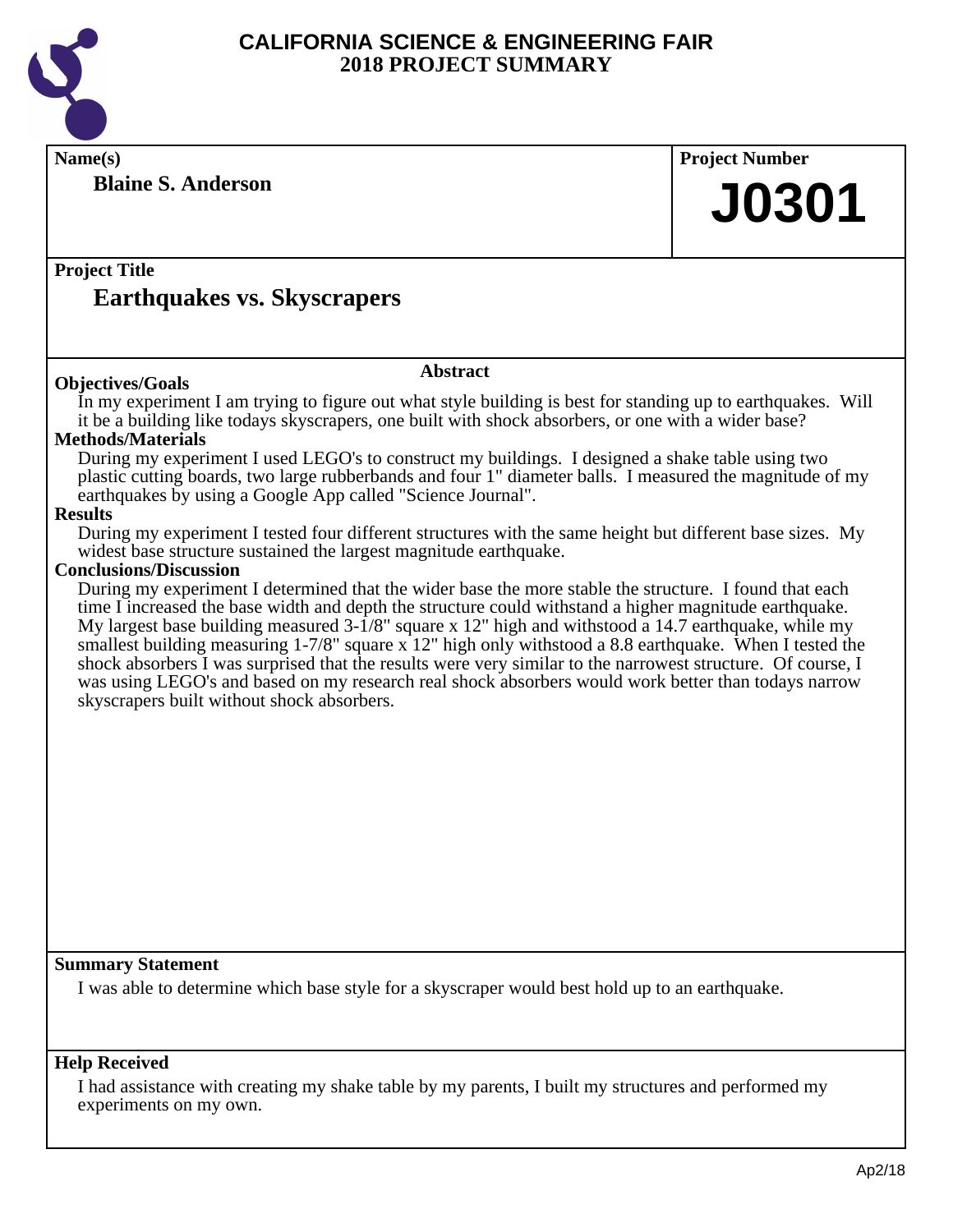

**Name(s) Project Number Bailey K. Autry**

### **Project Title**

# **Which Non-Electrical Speaker Produces the Best All Around Sound?**

### **Objectives/Goals**

### **Abstract**

The purpose of this project was to figure out if the more holes a non-electrical speaker has, is better or worse. I said that if the speaker had 2 holes, compared to a speaker that had 4 holes, it would be the louder speaker. My hypothesis was correct. The 2 speakers I compared were both made of the same material and had the same size holes on all sides so, that means my independent variable was the amount of holes the speaker had. From conducting this experiment, I learned that when a non-electrical speaker has more holes it absorbs the sound more instead of making the sound project out louder. When I compared both the speakers to the original phone speaker both of the speakers to the original phone speaker both of the speakers were louder so it did make a difference in the sound.

### **Methods/Materials**

Take the bamboo and cut it into 3, 8in pieces

On 2 of the pieces of bamboo, cut a slot out that is big enough to fit your phone

Put 1 of the slotted pieces of bamboo to the side, that is you first speaker

To start the second speaker take the other slotted piece of bamboo and drill a hole straight through the side, so that it is perpendicular to the other tunnel going through the bamboo

After that take the unslotted piece and cut it so that it will connect to the other bamboo piece and go straight through the holes you just made

After that take the pieces and glue them as perfectly in line with the other holes as you can

Test and compare the sound volume of both speakers by using a sound level meter

### **Results**

The speaker with 2 holes was almost always louder than the one with 4 holes. The only time the speaker with  $\overline{4}$  holes was louder was when a song was measured at 0 ft. When I was testing using hrtz the speaker with 2 holes was always louder.

### **Conclusions/Discussion**

The speaker with 2 holes was louder than the speaker with 4 holes overall. It seemed that when I tested with music and measured it up close the speaker with 4 holes was better than the one with 2 holes, but all the other points taken with music and with a steady sound showed that the speaker with 2 holes was better.

### **Summary Statement**

My project was about comparing two non-electrical speaker designs to see if it change the volume of the sound.

### **Help Received**

None

**J0302**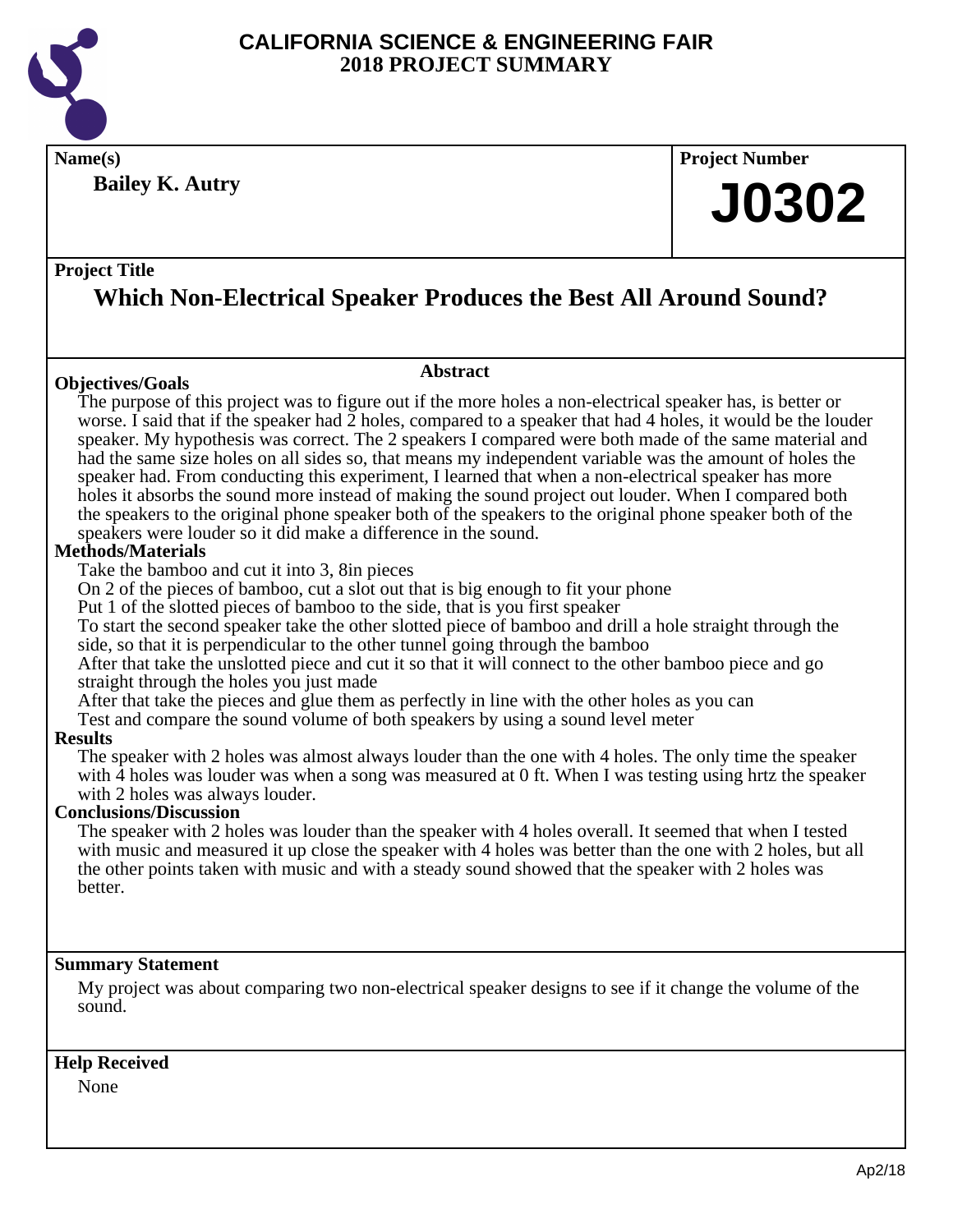

**Benjamin E. Bailey**

**Name(s) Project Number**

# **J0303**

### **Project Title**

# **Comparing the Load Bearing Capacity of Howe Truss and Pratt Truss Bridge Designs**

### **Abstract**

**Objectives/Goals** The objective is to measure the different load bearing capacities of the Howe Truss and Pratt Truss bridge designs using models. Comparing the strength of both bridges with the load on top but only in the center vs. load distributed all the way across the top from end to end.

### **Methods/Materials**

Standard size popsicle sticks, glue, level, ruler, bucket, cardboard box, scale, books to make bridge level when building. Built Howe Truss and Pratt Truss bridge models using diagrams from research. Placed two cinder blocks on level surface then put Howe bridge on top. Placed bucket in center of bridge, added sand one cupful at a time until bridge failed by support popping off. Weighed sand subtracting weight of bucket and noted weight. Repaired bridge and repeated.

 Repeated process with Pratt Truss for two trials. Then repeated trials using cardboard box the exact length of Howe until bridge failed by cracking. Repeated with Pratt. Could not do multiple trials with box because both bridges cracked.

### **Results**

The Howe Truss was stronger in both bucket trials, with the load in the center both times. The Pratt was significantly stronger in the box trial with the weight distributed across the top of the bridge.

### **Conclusions/Discussion**

The Pratt Truss is a better choice overall because most bridges need to support weight all the way across a bridge most of the time. But for a bridge or other truss supported structure where the load might be only in the middle, the Howe Truss design might be the better choice.

I think this can be very useful to know when designing a bridge or truss structure - use the design that will be stronger depending on what the bridge is used for.

### **Summary Statement**

I showed that the Pratt Truss is stronger with the load all the way across the top, but the Howe Truss is stronger with the load on the top center.

### **Help Received**

I built the bridges myself from information from the internet. My science teacher gave me notes on making the board more detailed.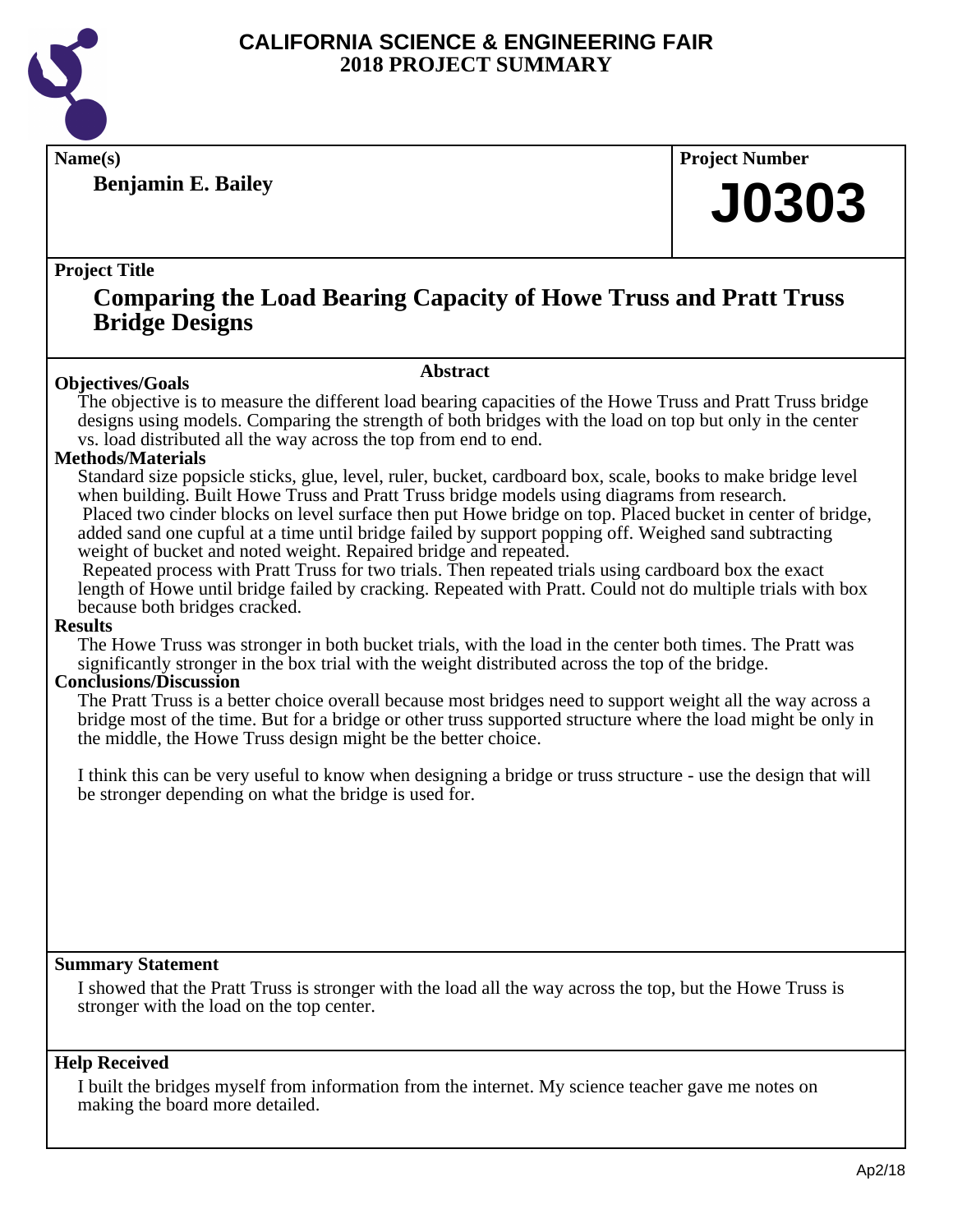

**Michael P. Bedrosian**

**Name(s) Project Number**

# **J0304**

### **Project Title**

# **Comparing the Compression Strength of Reclaimed Wood Structures to New Wood Structures**

### **Objectives/Goals**

**Abstract**

The objective of this study is comparing the compression strength of reclaimed wood structures to new wood structures. My goal is to prove that reclaimed wood structures will be stronger than new wood structures. Also with an emphasis on recyclability of reclaimed wood as a building structure material.

### **Methods/Materials**

Purchased reclaimed Douglas fir and Redwood from Crossroads Lumber Co. Purchased new Douglas fir and Redwood from Holt Lumber. Holt lumber fabricated all wood planks to spec. A total of 28 planks for each wood type were made. Planks nailed together by National Raisin Co.Forman, to form a rectangular open ends box. Seven boxes of each wood type were made. Box measurements were 7" long. 3 1/2 " wide, 5/8"thick. The boxes were tested in a Universal Compression Machine at Fresno State Univ. Engineering Dept. Structure placed in compression machine until broken. Compression results recorded for each wood type. PSI calculated, and compression wood average results charted.

### **Results**

The results of my investigation shows that reclaimed wood structures are stronger than new. Reclaimed Douglas fir compression strength average was 567 PSI vs. 464 PSI to new. An 18% compression strength difference in reclaimed Douglas Fir to new. Reclaimed Redwood compression strength average was 345.5 PSI vs. 289.9 PSI to new. An 16% compression strength difference in reclaimed Redwood to new. The results further prove that my hypothesis is correct that reclaimed structures are stronger than new. This gives builders a recyclable option to use reclaimed wood.

### **Conclusions/Discussion**

I found that my hypothesis is correct that reclaimed wood structures are stronger than new. Reclaimed Douglas fir structures were 18% stronger than new which was very significant. Reclaimed Redwood structures were 16% stronger than new which was very significant as well. Consistently reclaimed wood proved to be stronger in both wood types. Reclaimed wood can be used more for building projects for its strength and appearance. Only 15% of reclaimed wood is used, rest goes to landfills. Let's try to utilize this precious resource better!

### **Summary Statement**

Compression testing of reclaimed wood structures proved to be stronger than new wood structures which was very significant and a viable building option.

### **Help Received**

Dr. Kimberly Stillmaker, Assistant Professor Civil Engineering Department, California State University Fresno; Mr. Mar Mandel Owner, Crossroads Recycled Lumber Company, North Fork; Mr. Santos Garcia Lumber Supervisor, Holt Lumber Company, Fresno; Mr. Frank Reyna Yard Foreman, National Raisin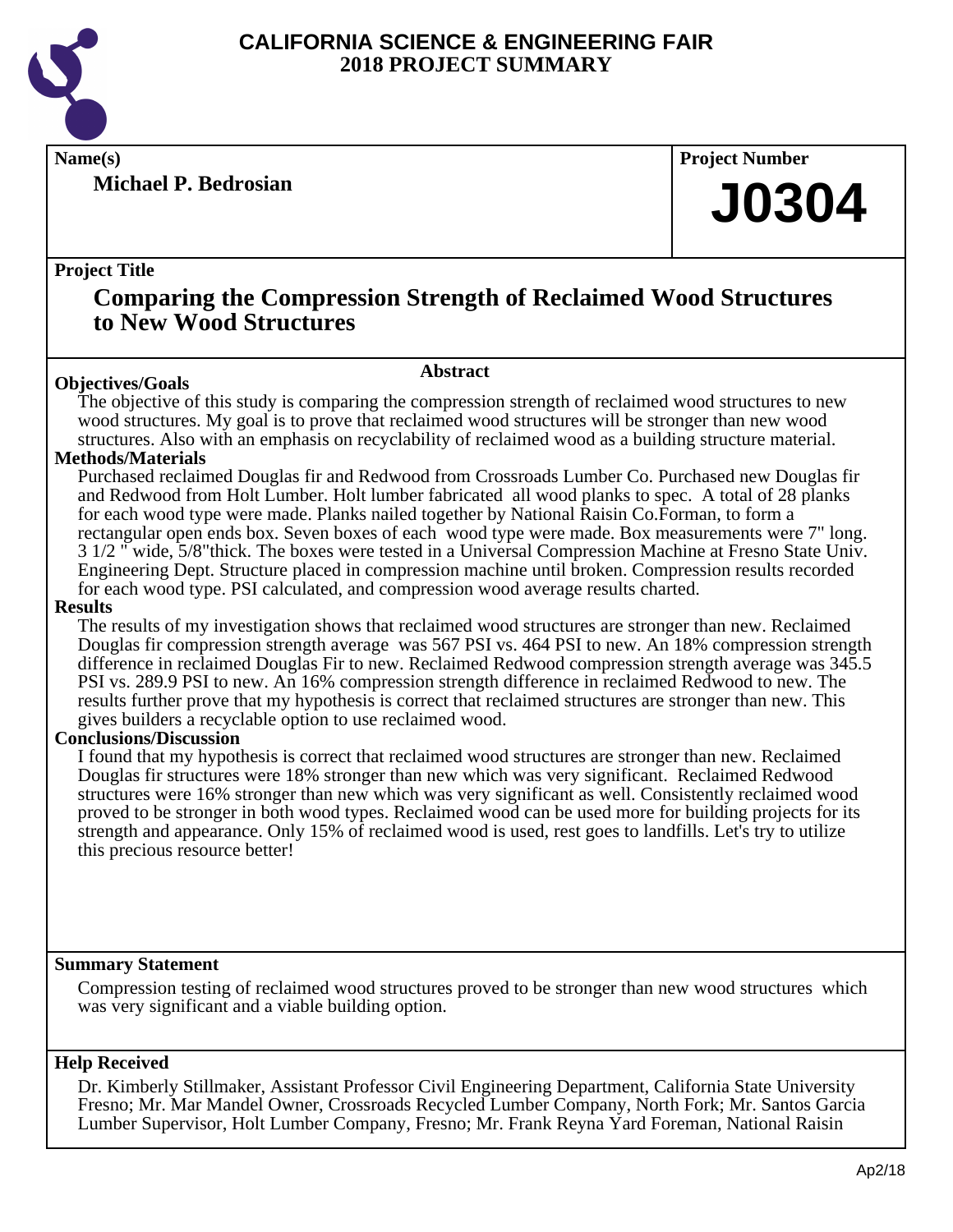

| Name(s)                                                                                                                                                                                                                                           | <b>Project Number</b> |
|---------------------------------------------------------------------------------------------------------------------------------------------------------------------------------------------------------------------------------------------------|-----------------------|
| <b>Claire M. Boles</b>                                                                                                                                                                                                                            |                       |
|                                                                                                                                                                                                                                                   | <b>J0305</b>          |
|                                                                                                                                                                                                                                                   |                       |
| <b>Project Title</b>                                                                                                                                                                                                                              |                       |
| <b>Know the Flow</b>                                                                                                                                                                                                                              |                       |
|                                                                                                                                                                                                                                                   |                       |
|                                                                                                                                                                                                                                                   |                       |
| <b>Abstract</b><br><b>Objectives/Goals</b>                                                                                                                                                                                                        |                       |
| How does the size of different granular materials affects their mass flow rate through a funnel? I will<br>compare materials with different dimensions and textures.                                                                              |                       |
| <b>Methods/Materials</b>                                                                                                                                                                                                                          |                       |
| Stopwatch, millimeter ruler, scale, funnel, various sized materials (rice, beans etc.), platform to hold the<br>material. Compare three different time trials to determine how long it take the different materials to flow<br>though the funnel. |                       |
| <b>Results</b>                                                                                                                                                                                                                                    |                       |
| The smaller the mass of the object the faster the mass flow rate. Objects with a smooth texture and small<br>mass had an increased speed.                                                                                                         |                       |
| <b>Conclusions/Discussion</b>                                                                                                                                                                                                                     |                       |
| Within the accuracy of the measurements, the smaller the mass and the smoother the texture of the<br>granular materials allowed for the fastest mass flow rate. The three trials all proved the same data.                                        |                       |
|                                                                                                                                                                                                                                                   |                       |
|                                                                                                                                                                                                                                                   |                       |
|                                                                                                                                                                                                                                                   |                       |
|                                                                                                                                                                                                                                                   |                       |
|                                                                                                                                                                                                                                                   |                       |
|                                                                                                                                                                                                                                                   |                       |
|                                                                                                                                                                                                                                                   |                       |
|                                                                                                                                                                                                                                                   |                       |
|                                                                                                                                                                                                                                                   |                       |
|                                                                                                                                                                                                                                                   |                       |
|                                                                                                                                                                                                                                                   |                       |
|                                                                                                                                                                                                                                                   |                       |
| <b>Summary Statement</b>                                                                                                                                                                                                                          |                       |
| I measured the size of different granular materials and compared their mass flow rate through a funnel.                                                                                                                                           |                       |
|                                                                                                                                                                                                                                                   |                       |
|                                                                                                                                                                                                                                                   |                       |
| <b>Help Received</b>                                                                                                                                                                                                                              |                       |
| At school I got help with the scientific method. I designed the platform, and conducted the experiment by<br>myself.                                                                                                                              |                       |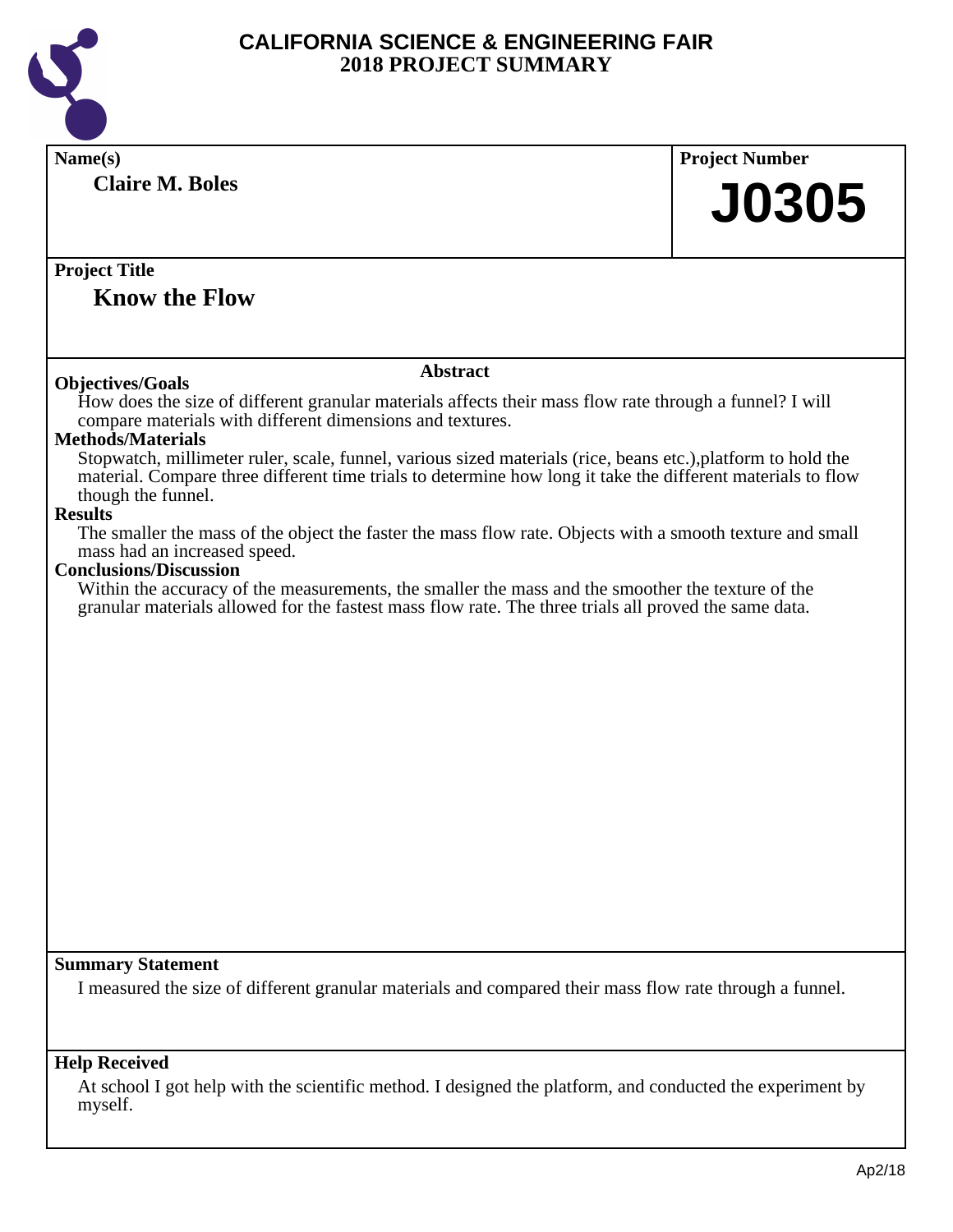

**Jack Conner; Tazio Oka**

**Name(s) Project Number**

# **J0306**

## **Project Title**

# **Disease Identification, with a Spin**

### **Objectives/Goals**

### **Abstract**

The objective of this build is to create a cheap, non-electric, hand-powered centrifuge for people in third-world countries to use to identify and prevent the spread of various diseases.

### **Methods/Materials**

We used CDs and string to build our centrifuges, and this method worked. After three prototypes, we came up with the current design, which uses foam to hold the capillary tubes where the blood is held. To test, we used a tachometer to measure the rpm (rotations per minute) in order to compare our centrifuge to a lab-grade centrifuge.

### **Results**

Our centrifuge was able to spin at speeds around 30,000 rpm, while most lab-grade centrifuges spin at 2,500, the speed needed to separate blood in 5 minutes (Note: Many lab-grade centrifuges spin faster, but 2,500 rpm is the minimum speed needed to separate blood). We were also able to separate cow blood (Bovine blood), which proved that our centrifuge would be able to separate human blood in the future.

### **Conclusions/Discussion**

In conclusion, our centrifuge has the capability to separate blood purely through hand power. However, the centrifuge's foam protection for the capillary tubes causes drag, lowering the centrifuge's rpm. In the future, the model would be refined even more so that there is less drag. In addition to that, the centrifuges could be mass-produced easily (around 30 minutes for one) and the materials put into kits and shipped to various third-world countries plagued by illness.

### **Summary Statement**

Our project was to build a cheap, hand-powered, portable centrifuge that could spin at speeds fast enough to separate blood.

### **Help Received**

No professional help.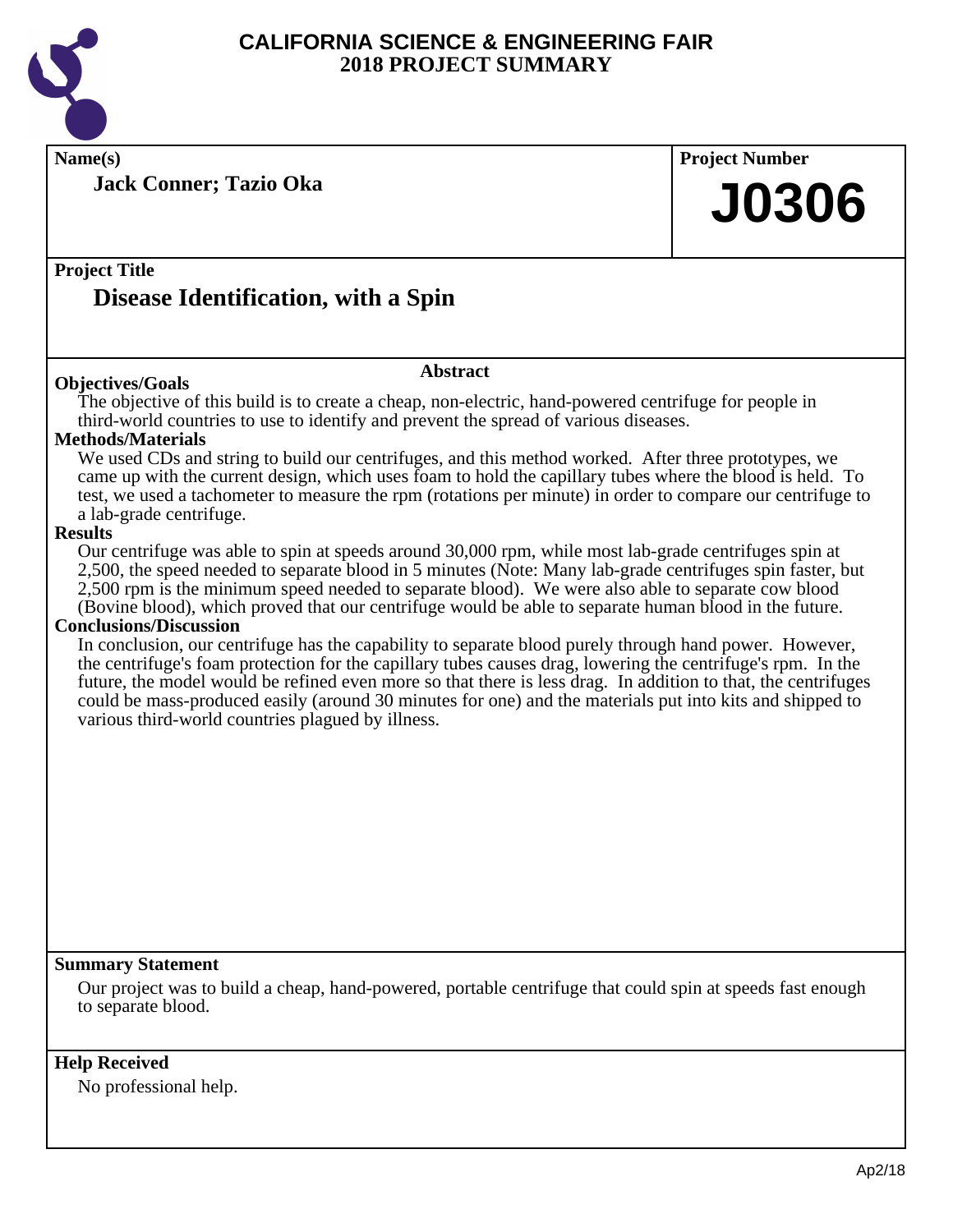

**Name(s) Project Number**

**Elizabeth A. Cullum**

# **J0307**

# **Project Title Can You Make a Hurricane Proof House?**

### **Abstract**

**Objectives/Goals** Each year, homes, lives and communities are destroyed by hurricanes around the world. In the US alone, billions of dollars worth of damage left the country devastated after hurricanes Harvey, Irma, and Maria. Therefore, the objective of this project is to create a hurricane proof house that can survive a category 5 hurricane.

### **Methods/Materials**

I first researched aerodynamics and current storm resistant shelters. Then I made a scale drawing of the proposed hurricane proof house. Using the drawing, I created a wood template to form the wire frame. I began by bending rebar tie wire around the template representing the steel frame of the house. Then I covered this frame with aluminum wire mesh. Next, I covered the wire frame and foundation of the house with Ferro-Cement. I purchased all my materials from Home Depot. After the structure dried, it was tested in proportional ocean waves at Cardiff Beach. The waves simulated the hurricane flood surge that comes in a category five hurricane. I also tested the model with a leaf blower to simulate the hurricane force winds of 160 mph.

### **Results**

During the wind test, the leaf blower produced winds at 160 mph, which simulated the power of category five hurricane force winds. A dial indicator was set to zero and placed on the model to check for any harmonic oscillation. There was zero movement, during the test. The distance from the wind source varied from 16cm, 8cm, 4cm, and 2cm. The aerodynamic shape of the house allowed the hurricane force winds to easily pass over and around the house without causing damage.

During the flood surge test, the model was placed in 5cm, 10cm, and 15cm wave heights at Cardiff Beach. The pedestal allowed the waves to flow under and around the house, yet left it still standing tall and strong.

### **Conclusions/Discussion**

This project proved the importance shape plays in a building's survival or destruction during a storm. Combining an aerodynamic shape with a pedestal house and a concrete construction, gave strength and durability to the design.

### **Summary Statement**

In this project I designed, constructed, and tested a model of a hurricane proof house.

### **Help Received**

I consulted with Andrew Cullum, a contractor and designer, about the scaled drawing. He provided tools and machinery for building the model. I consulted with Richard Stinchcome, an aeronautical engineer, for understanding of laminar flow and aerodynamics. I did the template, model, and testing.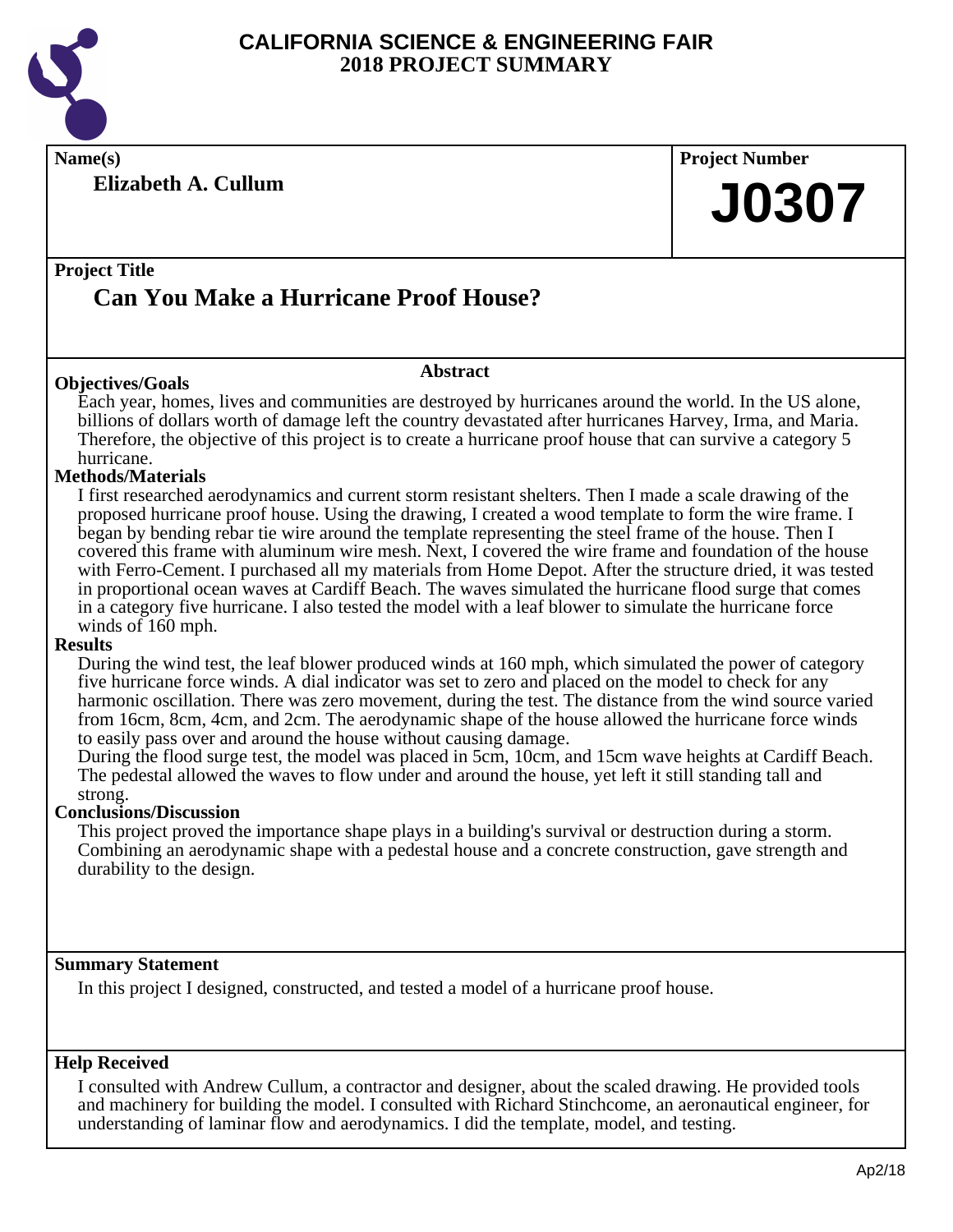

**Natalie R. Dean**

**Name(s) Project Number**

# **J0308**

### **Project Title**

# **What Does a Simple, Low-cost, 3D-printed Design for an Automated Robotic Prosthetic Look Like (Phases 1b, II, and III)?**

### **Objectives/Goals**

### **Abstract**

Using commercially-available software, hardware, and components, a simple 3D-printed design for a robotic hand will be created. In Phase I of the design (a previous project), a typical 3D printer and software were used to generate, optimize, and print a child-sized model hand. In Phase II, a significantly improved 3D-printed model (Phase Ib) will be fitted with robotic parts such that the hand will function with individual finger movements. Finally, in Phase III, the robotic hand will be retrofitted with automation in order to direct the hand's activities using computer commands. Ultimately, the prosthetic should be able to perform simple tasks, such as gripping an object, picking up an object, and sequenced movements of the fingers.

### **Methods/Materials**

In Phase Ib, commercially-available software and hardware were used to substantially optimize the previous 3D-printed design (from Phase I) for a robotic hand to fit a child. The Phase Ib design allowed the hand to open and close more completely and easily. In Phase II, the improved hand was fitted with parts such that it functioned mechanically with individual finger movements. In Phase III, the prosthetic was fitted with automation parts in order to direct the hand's activities using computer commands.

### **Results**

Once CAD designs were modified or created for each of the parts needed to 3D-print the significantly improved model, and after all robotic and automation components were selected and tested, the individual items needed to build the entire hand were recorded (cost per unit), along with time to print the 3D-printed parts. Total cost and total time were calculated based on the number of each item needed. As proposed in the hypothesis/solution and as required by the design constraints, total material costs for this automated robotic hand were low (\$72.39 if not commercially printed). Total time to print all 3D-printed parts was 36.3 hours.

### **Conclusions/Discussion**

The prosthetic functioned automatically with individual finger movements. Automated movements for simple tasks such as grabbing and pinching (picking up an object) were achieved. Phases Ib, II, and III resulted in a low-cost and effective design solution. The overall design requirements for the automated, robotic prosthetic were achieved, although the designed hand had much more range of possible movement than currently occurred using the selected servo motors.

### **Summary Statement**

I designed, built, and tested a functioning, child-sized robotic prosthetic using CAD software, 3D-printing, mechanical parts, and automation hardware and software.

### **Help Received**

Dr. Alexa Alborzi of Alborzi Orthodontics donated orthodontic elastic bands. A staff member at Turner's Outdoorsman in Fountain Valley, CA, provided his knowledge and donated microfilament fishing line. Sean Kilmer at Maker Tree 3D provided support and quick turnaround time for commercial 3D-printing.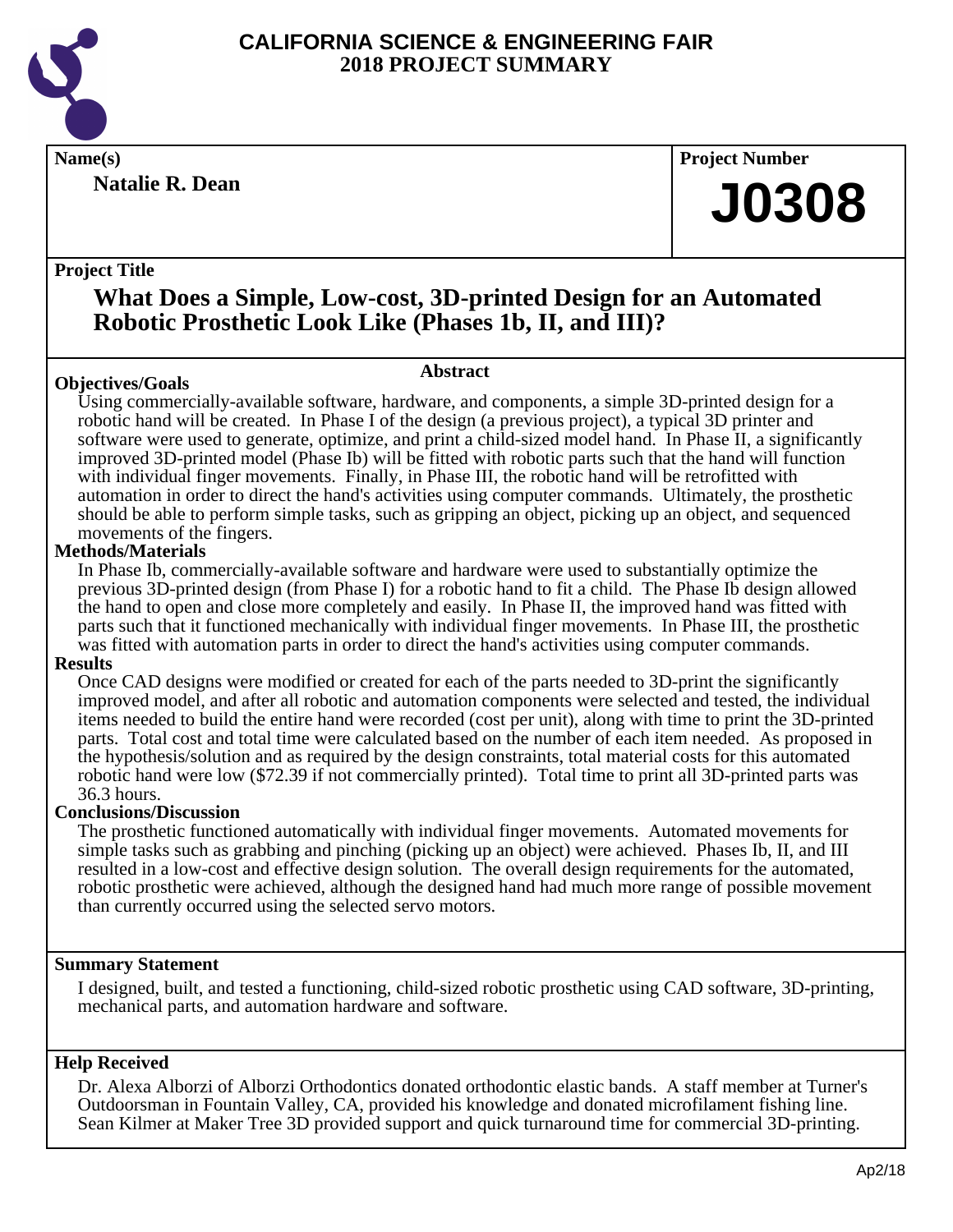

**Name(s) Project Number**

**Aidan H. Deshong**

**J0309**

### **Project Title**

# **The Strengths of All Five Platonic Solids**

### **Objectives/Goals**

### **Abstract**

Triangles have always been known as the strongest shape in two dimensions, but are they the strongest in three dimensions? Does shape even make a substantial difference in three dimensions? This experiment looks at which Platonic solid (one of the five shapes that have the same number of sides touching each corner) is the strongest when built out of both cardstock and uncooked Barilla lasagne.

### **Methods/Materials**

A force gauge was used to apply pressure to the shapes made out of the two different materials, and the magnitude of the force was recorded using Logger Pro software. Based on the exerted force when a Platonic deformed (the dependent variable), I was able to get a conclusion to determine what the strongest shape was.

### **Results**

My hypothesis was that the Platonics would, from strongest to least strong, be in this order: tetrahedron, cube, octahedron, icosahedron, dodecahedron. The results partially supported my hypothesis by showing that the three I had predicted were significantly stronger than the other two, but disproved my hypothesis in the sense that the tetrahedron, cube, and octahedron were always bunched up together in front of the other two (there was no significant difference between them). The experiment also showed that, while I was not testing it, cardstock tends to have a series of deformations, while uncooked pasta completely obliterates once a certain threshold is passed.

### **Conclusions/Discussion**

Accomplishing three smashes of each Platonic solid made me conclude that the number of sides and the simplicity of the shape were more important than the strength of the shape that the solid was made of. This means that the strengths of 2D and 3D shapes are independent of one another. The project also ended with a conclusion that the cube, tetrahedron, and octahedron are the strongest Platonic solids.

### **Summary Statement**

I showed that the strongest Platonic solids are the cube, tetrahedron, and octahedron, and that the number of sides in a 3D shape is better at determining its strength than what the actual shapes that construct it are.

### **Help Received**

My mother helped me create a few of the Platonic solids and start the recordings of the pressure, though I analyzed them myself.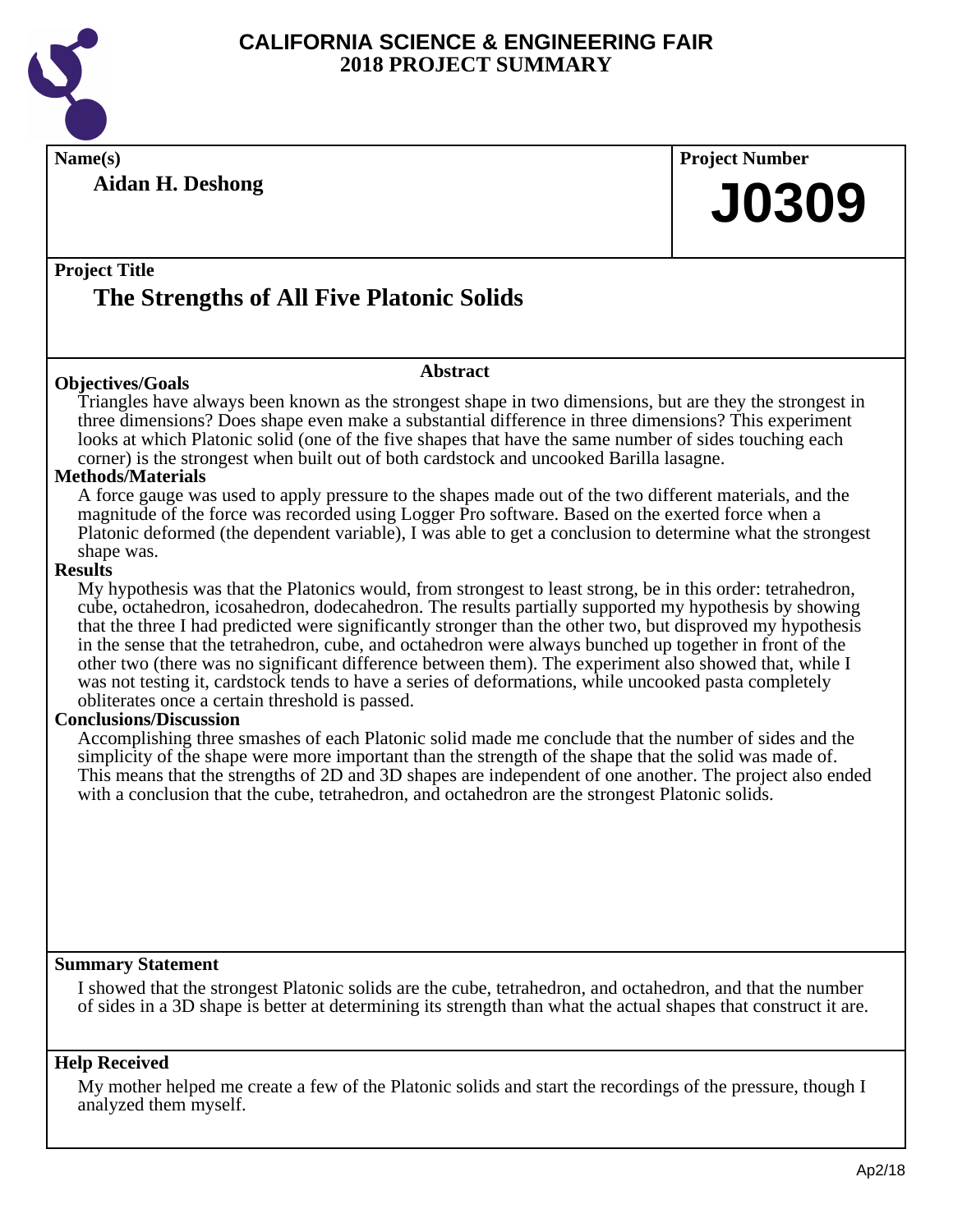

**Name(s) Project Number**

**Kessler P. Dyche**

**J0310**

### **Project Title**

# **Are Perpetual Motion Machines Possible?**

### **Objectives/Goals**

**Abstract**

The objective of my project is to determine if perpetual motion is possible by making a machine that will rotate on its own energy. If the right amount of water is placed in each bottle then the wheel becomes unbalanced and rotates indefinitely.

### **Methods/Materials**

I built a perpetual motion machine based on a version of Bhaskara's wheel using a bicycle rim, steel pipe for the frame, water bottles, zip ties, and tubing. I welded together a steel frame and bolted the bicycle rim to the top. My first attempt at making the wheel rotate was filling 8 bottles with water and attaching the bottles to the rim with zip ties. I continued to test my wheel by adding an additional bottle, changing the amounts of water, and adding salt to the water in an attempt to make the water heavier. My final attempt, I attached the bottles together with tubing so that the water would flow between each bottle.

### **Results**

In each attempt I manually rotated the wheel one rotation and released to see how long the wheel would go on its own. The least successful attempt was using 9 bottles of tap water each filled with .623kg of water, which rotated one full rotation on its own. The most successful attempt was using 9 bottles of tap water each filled with .550kg of water, which made 4 full rotations on its own.

### **Conclusions/Discussion**

All attempts were unsuccessful and did not support my hypothesis. I conclude that the wheel will only continue to rotate with an outside energy source. This proves the theory that perpetual motion cannot be obtained because it breaks the first and second laws of thermodynamics. The initial energy provided by manually turning the wheel will always be dispersed and will eventually stop the wheel. This means that you cannot get more energy then you put in. If perpetual motion could be proved, we would no longer have to use fossil fuels or other outside energy sources which would have a positive impact on the environment.

### **Summary Statement**

I created a perpetual motion machine to find out if perpetual motion is possible.

### **Help Received**

I designed and built the perpetual motion machine and my father helped me weld and assemble it.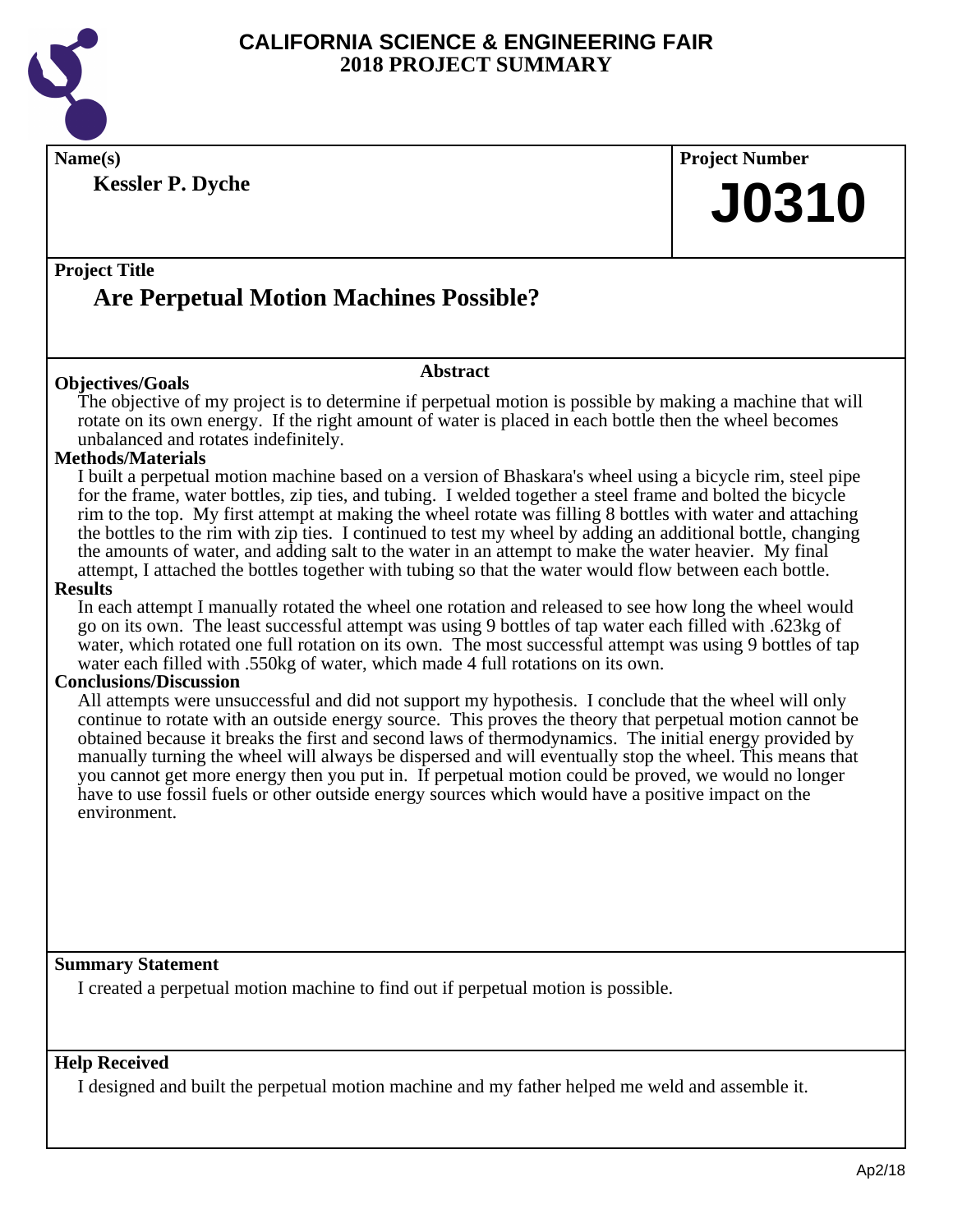

**Kelton K. Garber**

**Name(s) Project Number J0311**

# **Project Title Alternatives to Sand in Concrete**

### **Objectives/Goals**

The goal of this engineering model is to discover a reasonable alternative for sand in concrete. One of the central ingredients for engineering is sand, and it is becoming increasingly difficult to obtain. The issue of limited supplies of usable sand affects me personally as concrete is a major building material for places like my home and school.

**Abstract**

### **Methods/Materials**

The engineering model comprises of several concrete bricks, made and tested the exact same way. However, each has one different ingredient. The independent variable in each concrete brick is the usage of sand, rice, plastic, or dried beans. The sand made concrete brick is the control variable, which is used to compare the other bricks. The best brick is determined by durability (dependent variable)in multiple scenarios (compression, temperature, and submersion).

#### **Results**

The dried bean brick was affected the most by water, was the weakest when lifted up wet, and was the only brick to crumble. The sand brick dried slowly, and the rice brick absorbed the most hot water. Plastic proved to be the best suitable alternative for sand as it handled all of the temperature, compression, and submersion tests with minimal changes to size, weight, and durability.

### **Conclusions/Discussion**

This project tested a variety of concrete bricks, made with rice, plastic, dried beans, and sand (the control variable). During the tests, there were a few uncertainties which could have had a major effect. The cold weather had an effect on the duration for the bricks to dry during their construction. The first attempt had the bricks originally dry for five days, but the temperature and location made them take eight to ten days instead. The sand brick and dried bean bricks were unable to hold their shape after drying for ten days, and both had many cracks. More cement was added in order to stabilize these two bricks. After all of the tests, the results show that the hypothesis is correct. The plastic brick held its shape the best, handled warm, cold, and wet climates with little to no damage, also withstanding the weight of an adult (195 lbs).

### **Summary Statement**

After testing multiple substances, under varying conditions (temperature, pressure, and submersion), plastic proved the best alternative to sand as it handled all the tests with minimal changes to size, weight, and durability.

### **Help Received**

My mother and father helped me desgn my project along with my brother and sister who helped me execute the testing.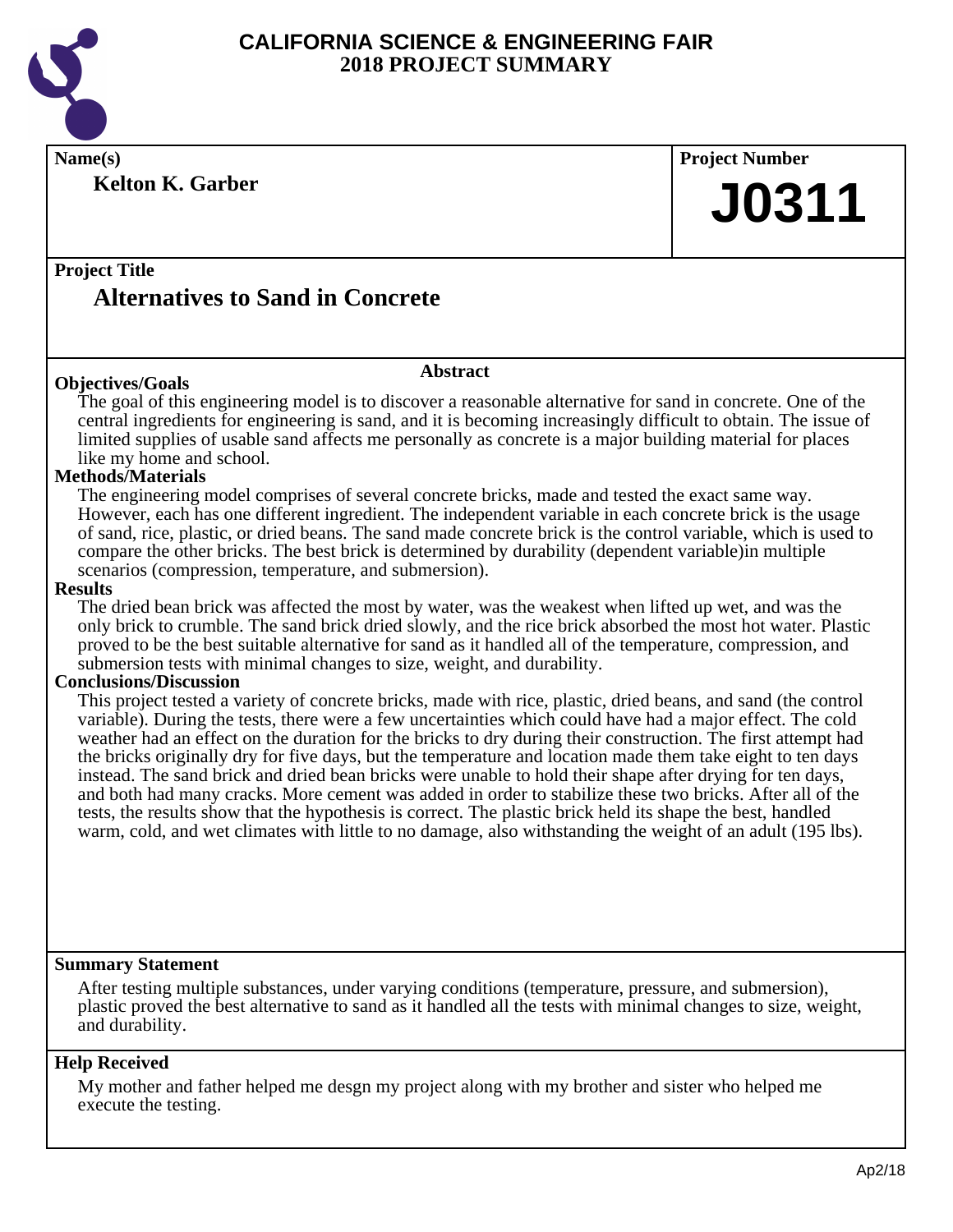

**Thomas E. Garner, III**

**Name(s) Project Number**

# **J0312**

### **Project Title**

# **Comparison of Two Different Propulsion Systems: Combustion vs. Magnetism**

### **Abstract**

**Objectives/Goals** Can a magnetic-based propulsion system successfully propel a free-floating vehicle forward? If so, how does it's performance compare to jet propulsion systems?

### **Methods/Materials**

Magnetic-based model was composed of Styrofoam, suspended in the air via the repulsion of opposing magnets on the bottom of the vehicle and a cardboard track. The vehicle would travel along the track via the attraction of magnets on the bow of the vehicle towards a stationary magnet at the end of the track (30.48cm). Additionally, another Styrofoam vehicle was placed on water, which was separated into two equal halves attached by a straw. The lagging half had a magnet affixed to it; while rotating a magnetic bar near the leading half (north to south). A combustion based propulsion system was modeled using a rocket simulation, created using a water bottle "rocket" fueled with ½ teaspoon of rubbing alcohol which was ignited using a barbecue lighter, which was inserted to the mouth of the bottle, inside a PVC pipe and sealed using low-flammability paper wadding. Data from 6 trials per vehicle type were used to calculate force, "work", speed, and efficiency.

### **Results**

The average time for the magnetism-powered vehicle to travel 9 centimeters is 0.34 seconds, its average speed is 0.48 m/s, thus taking an average of 0.61 seconds to travel 30.48 centimeters, with 100% efficiency. However, the trial of the vehicle floating in water, resulted in minimal net movement forward. The combustion based propulsion system resulted in the following: The average time for the bottle rocket to travel 30.48 centimeters is about 0.92 seconds, and it took an average time of roughly 1.85 seconds to travel the average distance of about 4.8698 meters. The average speed for the bottle rockets is 2.63 m/s, with 93% efficiency.

### **Conclusions/Discussion**

In conclusion, the data indicates that magnetic-based propulsion systems could be a preferred method of propulsion for long distance space travel from an efficiency standpoint. However, this means of travel would likely need to be coupled with smaller thrust engines near the front, to keep one half of the vessel stationary (relative to the other), in order to produce forward motion. For shorter distance space travel and with heavier payloads, combustion based propulsion systems would be preferred as they generate more energy and thus are able to do more "work".

### **Summary Statement**

A comparison of jet propulsion and magnetic propulsion in space travel.

### **Help Received**

Special thanks to Mrs. Kruczyk for helping me with the project documents and my family for assisting me with the experiments. I came up with the idea for this project, designed the experiments and created the CAD drawing of the final proposed vessel.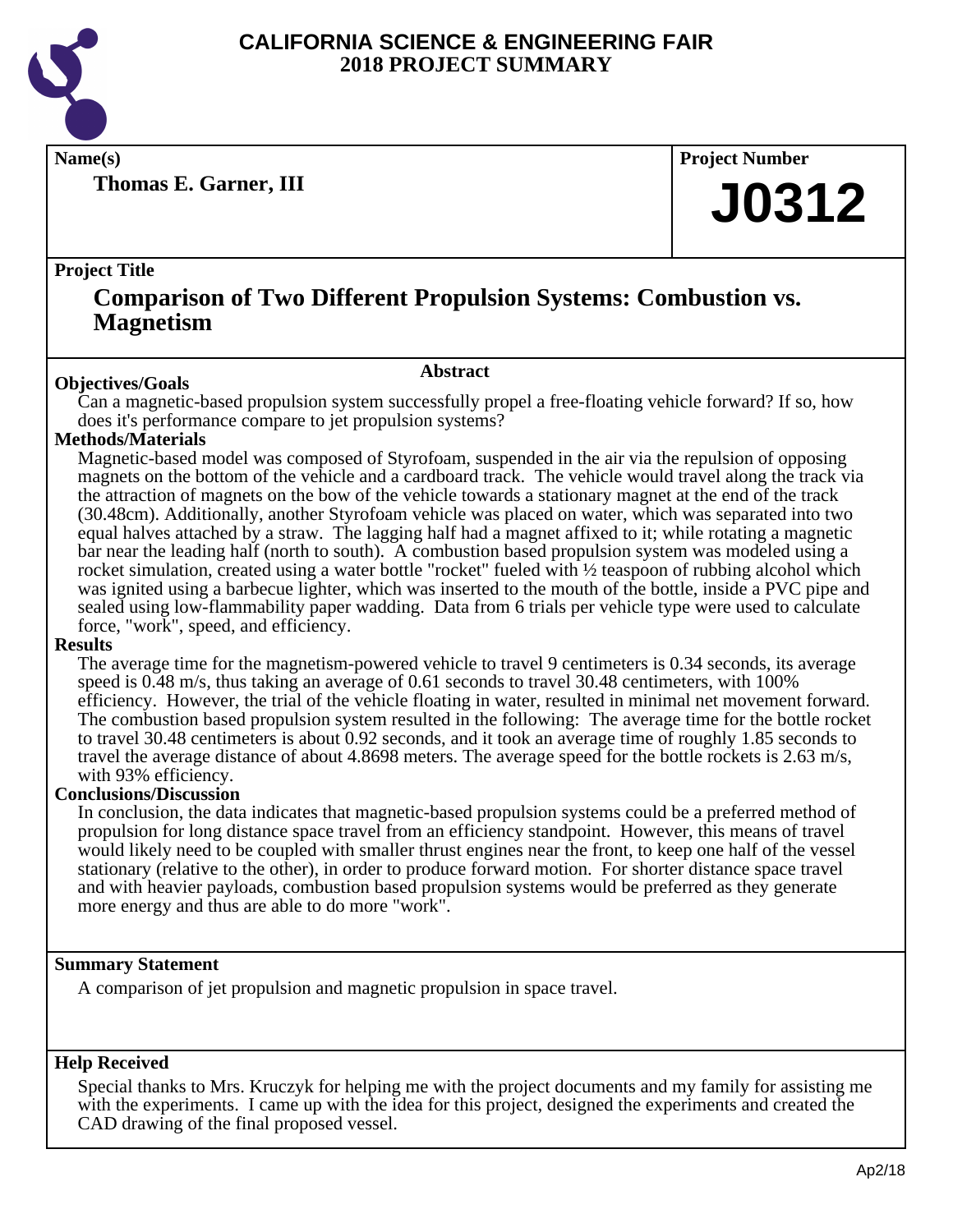

**Eric K. Gediman**

**Name(s) Project Number**

# **J0313**

### **Project Title**

# **How Does the Design of a Building Change the Effect Inertia Has on It during an Earthquake?**

### **Abstract**

**Objectives/Goals** The objective of this project was to test out the base isolator, a device that keeps the building detached from the ground, and see how the usage of it changes the effect of inertia.

### **Methods/Materials**

Fusion 360 3D modeler, laser cutter to cut out the parts, arduino code and diagram for parts avaliable here: https://drive.google.com/file/d/1HJvE0uji0FFx-wkrk3xvGMi94fuNJ6b8/view?usp=sharing. I created the design for the base isolator, hexagons, and table, but I recieved help with the hexagons and table at the Hexlab, and I designed and wrote the code for the original circutry, but my design was refined at a place called the Hexlab. I gued the parts together and set up the table and performed the experiment with 3 different building designs and adding different amount of weight it the form of coins, the weight added being constant for each design. I measured the time until the initial collapse, and the layer that originally collapsed, layers being the 12 hexagons I stacked to create the building.

### **Results**

The more weight that was added while the building was on the base isolator the longer until initial collapse, and the layer of collapse had no discernable difference. The more weight that was added to the top of the building while not on the base isolator the longer it took until initial collapse, and the lower the layer of collapse was. When the weight was placed on a piece of wood that the building was on that was on the shake table there was no real difference.

### **Conclusions/Discussion**

These results show that the best way to build you building is to use a base isolator, and add as much weight as possible to it, since the more weight that is added the better the chance of the building surviving the earthquake. The results also show that adding weight to the top of the building as dense material isn't a good idea, since that lowers the center of gravity, and more of the building will fall at once, creating a bigger hazard than just having no protection at all.

### **Summary Statement**

I tested how buildings react under an earthquake with a base isolator and differing amounts of inertia, to see how much weight you should have on a building depending on the design of the building.

### **Help Received**

I designed the base isolator myself, and I got acess to a laser cutter and help in refining my designs and code at a place called the Hexlab.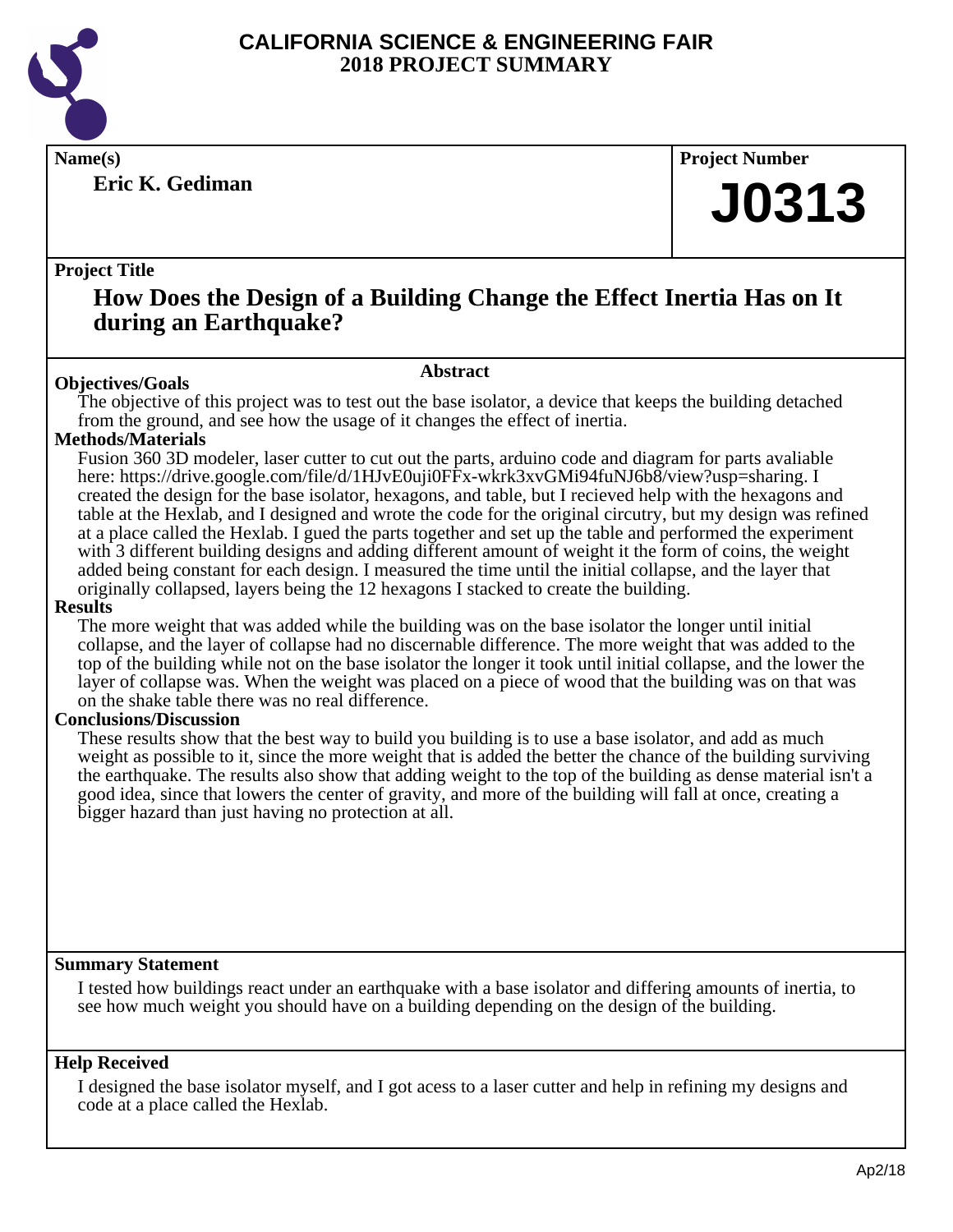

| Name(s)                                                                                                                                                                                                            | <b>Project Number</b> |
|--------------------------------------------------------------------------------------------------------------------------------------------------------------------------------------------------------------------|-----------------------|
| <b>Elizabeth N. Godoy</b>                                                                                                                                                                                          |                       |
|                                                                                                                                                                                                                    | <b>J0314</b>          |
|                                                                                                                                                                                                                    |                       |
| <b>Project Title</b>                                                                                                                                                                                               |                       |
| <b>TEA Pot</b>                                                                                                                                                                                                     |                       |
|                                                                                                                                                                                                                    |                       |
|                                                                                                                                                                                                                    |                       |
| <b>Abstract</b>                                                                                                                                                                                                    |                       |
| <b>Objectives/Goals</b>                                                                                                                                                                                            |                       |
| Many people love to have plants growing in their home. Whether it is for increased oxygen in your home,<br>therapeutic purposes, or just for decoration, there are many uses for plants. However, some people just |                       |
| don't have the time to take care of their plants. If you are busy all day, or are going on vacation for a                                                                                                          |                       |
| couple of days, who is going to take care of your plant? To try and solve this problem, we have used three                                                                                                         |                       |
| different solutions, each getting progressively better.                                                                                                                                                            |                       |
| <b>Methods/Materials</b><br>Arduino Uno, MIT App Inventor 2 (used to create our app), Arduino IDE (used to program our plant pot),                                                                                 |                       |
| Bluetooth Module, CdS Photoresistor, Temperature sensor, Water level sensor, Jumper wires, Android                                                                                                                 |                       |
| smartphone, Solar shield, Solar panel, 9 volt battery, Battery cap, Breadboard                                                                                                                                     |                       |
| <b>Results</b>                                                                                                                                                                                                     |                       |
| Our first solution was a Bluetooth based plant pot. All this solution did was send data from the sensors                                                                                                           |                       |
| connected to the Arduino over to the MIT App Inventor 2 app and watered the plant every two days. Our<br>second solution made the settings customizable. This way, YOU get to choose how often to water your       |                       |
| plant. Our third solution was more eco-friendly than the previous solutions. This solution was the same as                                                                                                         |                       |
| solution 2, but is powered by a solar panel rather than batteries or a laptop.                                                                                                                                     |                       |
| <b>Conclusions/Discussion</b><br>Although all of the solutions solved the problem, the third was the best. However, the data that was sent                                                                         |                       |
| over from the Arduino to the app was in voltage and not in common units of measurement. To fix this, we                                                                                                            |                       |
| could find an algorithm to convert the input into units of measurements that are commonly used. Also, the                                                                                                          |                       |
| Arduino was sending information from the sensors at random intervals to the app. We think this is caused                                                                                                           |                       |
| by the timers running the customizability in our app.                                                                                                                                                              |                       |
|                                                                                                                                                                                                                    |                       |
|                                                                                                                                                                                                                    |                       |
|                                                                                                                                                                                                                    |                       |
|                                                                                                                                                                                                                    |                       |
|                                                                                                                                                                                                                    |                       |
|                                                                                                                                                                                                                    |                       |
|                                                                                                                                                                                                                    |                       |
| <b>Summary Statement</b>                                                                                                                                                                                           |                       |
| I created a plant pot that automatically waters your plant for you and sends information about your plant<br>to an app on your phone.                                                                              |                       |
|                                                                                                                                                                                                                    |                       |
|                                                                                                                                                                                                                    |                       |
| <b>Help Received</b>                                                                                                                                                                                               |                       |

I created the app myself using MIT App Inventor 2, but received help with the Arduino, 3D printing, and solar panel.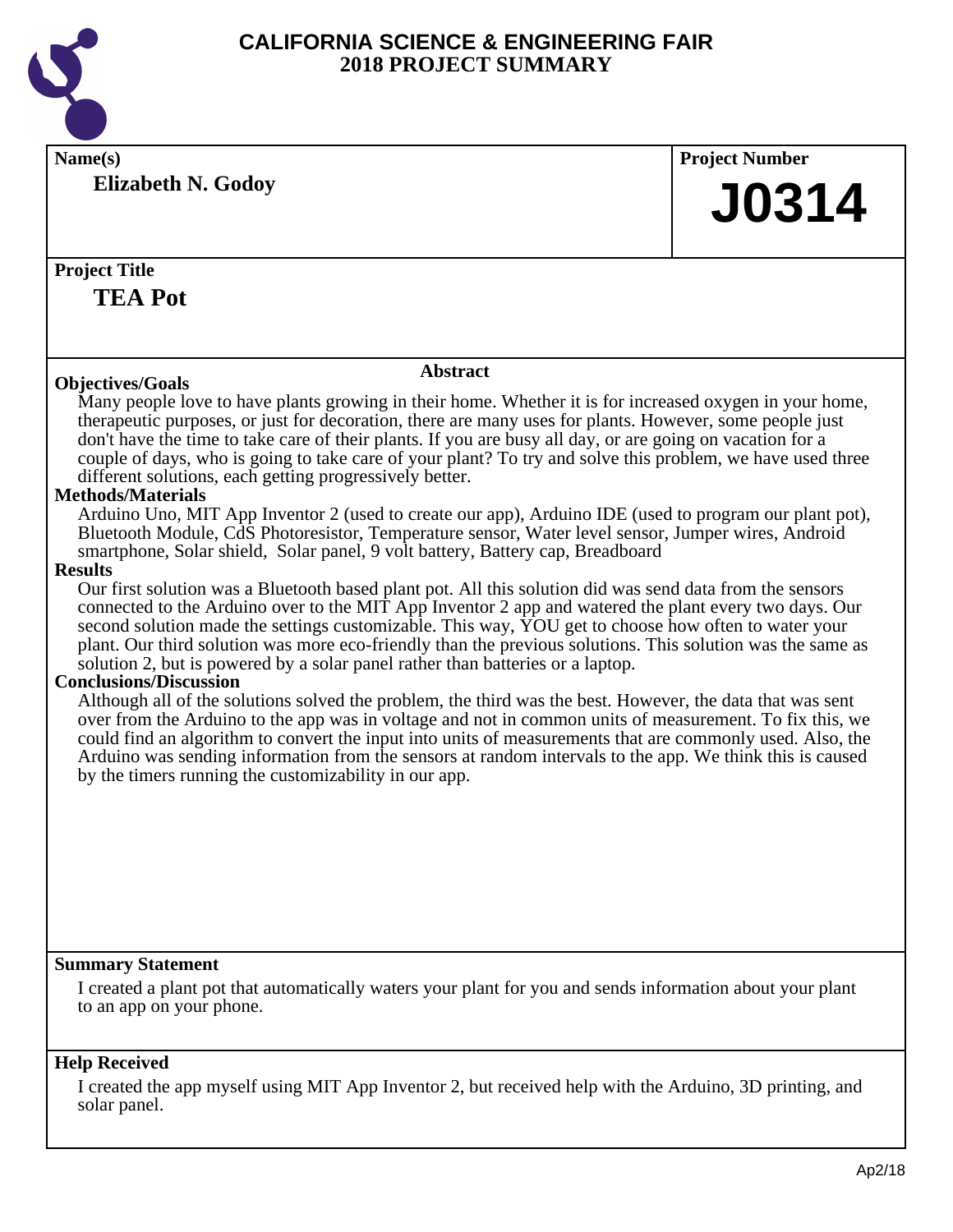

**Name(s) Project Number Jake P. Grigorian**

# **J0315**

# **Project Title Which Robotic Apparatus Picks Up a Cone the Fastest?**

### **Objectives/Goals**

# **Abstract**

The objective of my experiment is to find out which of the three robotic apparatuses most efficiently picks up cone and places it on a mobile goal. These three apparatuses are a metal claw, a rubber band intake, and a rubber band with mesh intake. The effectiveness of each apparatus will be measured in time(seconds), materials and weight (metal, rubber band, rubber mesh). I hypothesize that the rubber band with mesh intake would perform the best because of the fact that it has a gripping mesh wrapped around its circumference, and it is also lighter than the metal claw.

### **Methods/Materials**

Body of VEX Robot, materials for three different robotic apparatuses(metal claw, rubber band intake, rubber band intake with mesh), yellow VEX cone, mobile goal, joystick, competition field(area in which robot will be tested). The materials provided by St. Francis High School Robotics Department. I coded the program for joystick and robot function and used my stopwatch.

Designed and built the three apparatuses. Respectively attached each robotic apparatus to the body and had it pick up a cone and place it on the mobile goal. Tested each apparatus ten times and averaged the results.

### **Results**

After ten trials for each robotic apparatus, I averaged the results. I determined that the rubber band intake, having the lowest weight of the materials also had the fastest average time, 1.612 seconds, in picking up the yellow cone and placing it on the mobile goal, meaning that it was the most effective at performing the task at hand as compared to the other apparatuses(metal claw 2.257 seconds, rubber band intake with mesh 1.724 seconds).

### **Conclusions/Discussion**

I designed and built three robotic apparatuses, which are the metal claw, rubber band intake, rubber band intake with mesh, and attached each individually to the body of the robot and programmed and commanded it to pick up the cone. After determining that the rubber band intake was the most effective apparatus, it can be concluded that it should be used during robotics competitions.

### **Summary Statement**

I designed a robotic apparatus, currently used in robotics competitions, that is the fastest and most efficient in its category.

### **Help Received**

I designed, constructed, and programmed all the apparatuses, and performed the trials. Due to the weight and size of the robot's body, I along with the St. Francis High School Robotics Team, built the body.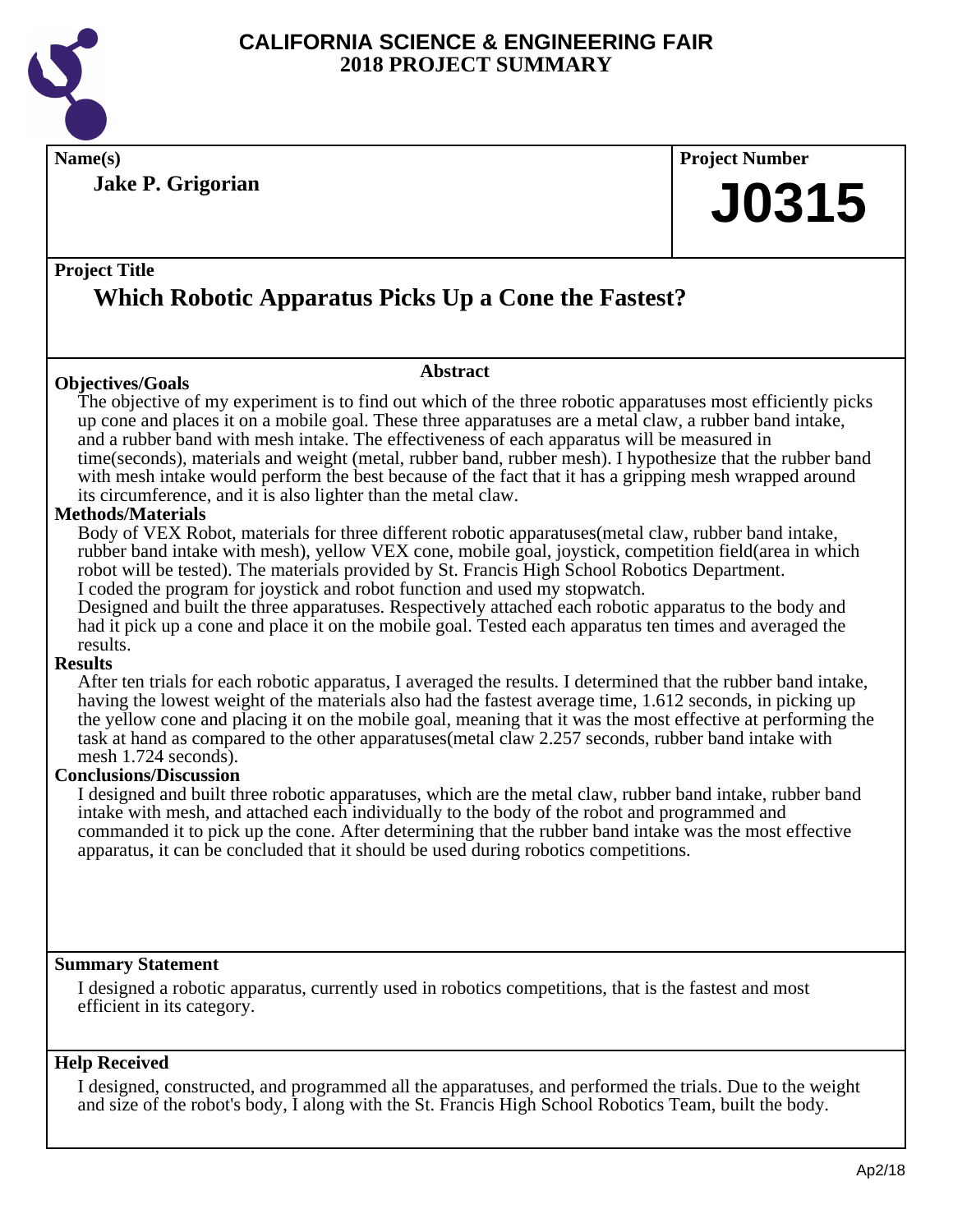

**Name(s) Project Number**

**Sarah M. Hansen**

**J0316**

# **Project Title Eyedropper Properties that Affect Drop Size**

### **Objectives/Goals**

Commercial eyedrops are made twice as large as they need to be. This leads to a lot of medical waste. I wanted to understand the factors that determine drop size in order to find a way to construct an eyedropper that could produce a smaller drop in which medicine is not wasted. I decided to only change the eyedropper because changing the liquid would be changing the medicine which could have unforeseen consequences.

**Abstract**

### **Methods/Materials**

I used a syringe pump which was attached to a pipette that dropped onto an analytical balance. 10 drops were dropped, then the mass was converted to volume to find the drop size. 3 different orifice sizes were tested, 1.02mm, 1.81mm, and 5.4mm. Hydrophilic and hydrophobic surface properties were tested by treating glass with acid or Rain.x. Angle of use was measured by tilting the pipette. The conditions that made the smallest drops were combined and tested with both water and real eye drops.

### **Results**

When the orifice size almost doubles, so does the drop size. Hydrophobic pipettes only make slightly smaller drops than hydrophilic pipettes. There was not a great difference with different drop formation rates. The smallest drops out of a hydrophilic pipette were at a 90 degrees while the smallest hydrophobic were at 25 degrees. The combined conditions that make the smallest drops decreased the size of a water drop and a real eyedrop from approximately 31ul out of a packaged eyedropper to approximately 12.5ul.

### **Conclusions/Discussion**

When the orifice diameter approximately doubles, so does the volume of the drops produced. Held at 90 degrees, the effect of surface properties and drop formation rate were small. When using a hydrophilic pipette at an angle, the drop can wrap around and adhere to the side of the pipette increasing the adhesive surface area. However it is different for hydrophobic pipette where the water does not adhere to the glass. With the conditions that produced the drops for pure water and Visine eye drops.

### **Summary Statement**

I altered eyedropper size, angle of use, drop formation rate, and surface chemistry to decrease drop size.

### **Help Received**

I took all of my own data, accompanied by my dad. I borrowed equipment from Revolution Medicines.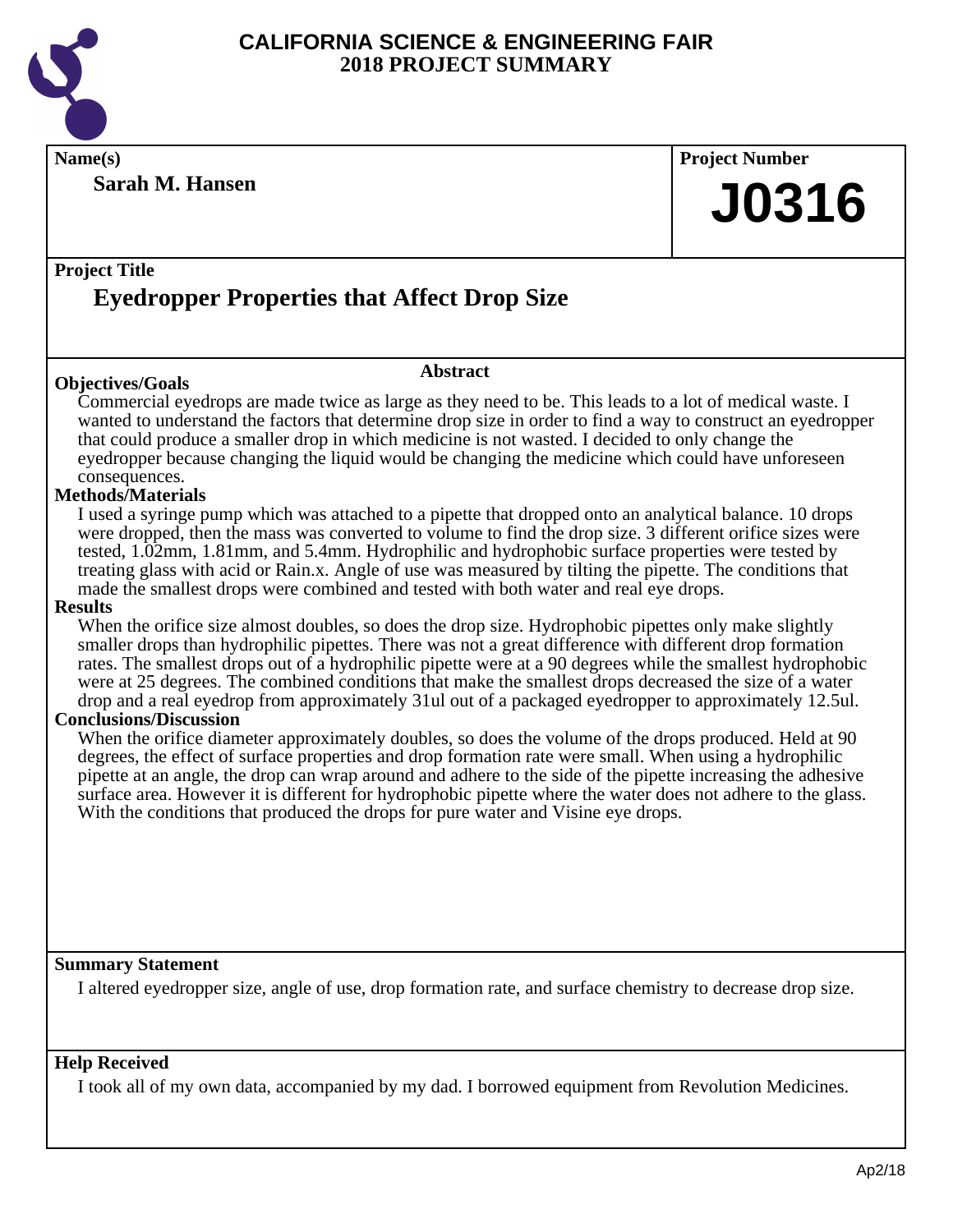

| Name(s)                                                                                                                                                                                                                                                                                                                                                                                                                                                                                                                                                                                                                                                                                                                                                                                                                                                                                                                                                                                                                                                                                                                                                                                                                                                                                                                                                                                                                                                                                                                                                                                                                 | <b>Project Number</b> |
|-------------------------------------------------------------------------------------------------------------------------------------------------------------------------------------------------------------------------------------------------------------------------------------------------------------------------------------------------------------------------------------------------------------------------------------------------------------------------------------------------------------------------------------------------------------------------------------------------------------------------------------------------------------------------------------------------------------------------------------------------------------------------------------------------------------------------------------------------------------------------------------------------------------------------------------------------------------------------------------------------------------------------------------------------------------------------------------------------------------------------------------------------------------------------------------------------------------------------------------------------------------------------------------------------------------------------------------------------------------------------------------------------------------------------------------------------------------------------------------------------------------------------------------------------------------------------------------------------------------------------|-----------------------|
| <b>Jasmine D. Holm</b>                                                                                                                                                                                                                                                                                                                                                                                                                                                                                                                                                                                                                                                                                                                                                                                                                                                                                                                                                                                                                                                                                                                                                                                                                                                                                                                                                                                                                                                                                                                                                                                                  | <b>J0317</b>          |
|                                                                                                                                                                                                                                                                                                                                                                                                                                                                                                                                                                                                                                                                                                                                                                                                                                                                                                                                                                                                                                                                                                                                                                                                                                                                                                                                                                                                                                                                                                                                                                                                                         |                       |
| <b>Project Title</b>                                                                                                                                                                                                                                                                                                                                                                                                                                                                                                                                                                                                                                                                                                                                                                                                                                                                                                                                                                                                                                                                                                                                                                                                                                                                                                                                                                                                                                                                                                                                                                                                    |                       |
| <b>Baby Alert</b>                                                                                                                                                                                                                                                                                                                                                                                                                                                                                                                                                                                                                                                                                                                                                                                                                                                                                                                                                                                                                                                                                                                                                                                                                                                                                                                                                                                                                                                                                                                                                                                                       |                       |
|                                                                                                                                                                                                                                                                                                                                                                                                                                                                                                                                                                                                                                                                                                                                                                                                                                                                                                                                                                                                                                                                                                                                                                                                                                                                                                                                                                                                                                                                                                                                                                                                                         |                       |
| <b>Abstract</b><br><b>Objectives/Goals</b>                                                                                                                                                                                                                                                                                                                                                                                                                                                                                                                                                                                                                                                                                                                                                                                                                                                                                                                                                                                                                                                                                                                                                                                                                                                                                                                                                                                                                                                                                                                                                                              |                       |
| I am creating a bathtub drainer to help save babies from drowning in a bathtub when left unattended. I<br>named it the Baby Alert because there is an alarm that is attached to the prototype that will alert the<br>parents by lighting up and sounding. The prototype will also retract the plug to drain the water from the<br>bathtub save the child from drowning. There are about 393 children that die in bathtub drownings per<br>year. I am hoping that my prototype will help lower the drowning and save more innocent lives.<br><b>Methods/Materials</b><br>Baby Alert Prototype was built with materials that were purchased from varies hardware stores. The<br>materials that were used to build the prototype were a metal chain, wooden box (that was built by me),<br>drain plug, metal puller, motor, relay, timing relay, alarm, light and a float switch.<br><b>Results</b><br>The Baby Alert Prototype worked as planned. When the floater was activated by mimicking movement,<br>the arm attached to the floater set off the alarm. When the alarm lit up and sounded, the plug retractor<br>activated and coiled back.<br><b>Conclusions/Discussion</b><br>Baby Alert Prototype could give that extra second or minute that is needed to prevent a child from<br>drowning. The light up alarm is not only sound alerting but visually so the adult knows that something is<br>wrong. It also, can remove the water by unplugging the bathtub so the child does not stay in the water<br>which can cause them to drown. When deciding to create my project I wanted to see if there were others |                       |
| that were similar in the market. There were a few that did alert, but did not prevent in the same way as<br>Baby Alert does. Such as Safety Turtle Pool Alarm System only sounds an alarm to prevent the child from<br>going near the water. Baby Alert allows the child to be in the water and alert the adult when the child is in<br>danger of drowning.                                                                                                                                                                                                                                                                                                                                                                                                                                                                                                                                                                                                                                                                                                                                                                                                                                                                                                                                                                                                                                                                                                                                                                                                                                                             |                       |
| <b>Summary Statement</b>                                                                                                                                                                                                                                                                                                                                                                                                                                                                                                                                                                                                                                                                                                                                                                                                                                                                                                                                                                                                                                                                                                                                                                                                                                                                                                                                                                                                                                                                                                                                                                                                |                       |
| My Baby Alert Prototype showed that it can alert yet assist in saving a child from drowning.                                                                                                                                                                                                                                                                                                                                                                                                                                                                                                                                                                                                                                                                                                                                                                                                                                                                                                                                                                                                                                                                                                                                                                                                                                                                                                                                                                                                                                                                                                                            |                       |
| <b>Help Received</b>                                                                                                                                                                                                                                                                                                                                                                                                                                                                                                                                                                                                                                                                                                                                                                                                                                                                                                                                                                                                                                                                                                                                                                                                                                                                                                                                                                                                                                                                                                                                                                                                    |                       |
| I built and created my prototype by myself with some assistance by my father.                                                                                                                                                                                                                                                                                                                                                                                                                                                                                                                                                                                                                                                                                                                                                                                                                                                                                                                                                                                                                                                                                                                                                                                                                                                                                                                                                                                                                                                                                                                                           |                       |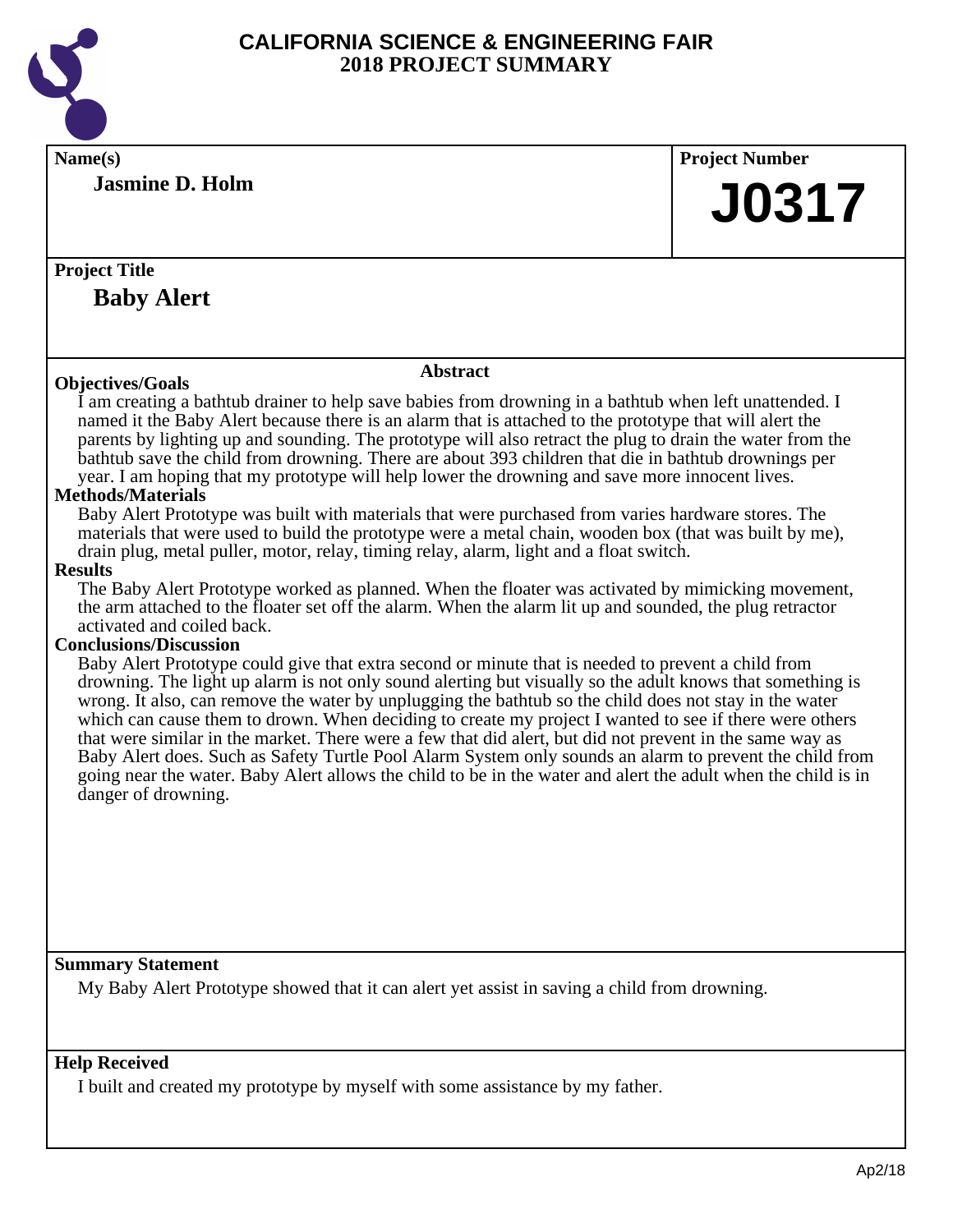

| Name(s)                                                                                                                                                                                                                                                                                                                                                                                                                                                                                                                                                                                                                                                                                                                                                                                                                                                                                                                                                                                                                                                                                                                                                                                                                                                                                                                                                                                                                                                                                                                                                                                                                                                                                                                                                                                                                                                                                                                                                                                                                                                                                                                | <b>Project Number</b> |
|------------------------------------------------------------------------------------------------------------------------------------------------------------------------------------------------------------------------------------------------------------------------------------------------------------------------------------------------------------------------------------------------------------------------------------------------------------------------------------------------------------------------------------------------------------------------------------------------------------------------------------------------------------------------------------------------------------------------------------------------------------------------------------------------------------------------------------------------------------------------------------------------------------------------------------------------------------------------------------------------------------------------------------------------------------------------------------------------------------------------------------------------------------------------------------------------------------------------------------------------------------------------------------------------------------------------------------------------------------------------------------------------------------------------------------------------------------------------------------------------------------------------------------------------------------------------------------------------------------------------------------------------------------------------------------------------------------------------------------------------------------------------------------------------------------------------------------------------------------------------------------------------------------------------------------------------------------------------------------------------------------------------------------------------------------------------------------------------------------------------|-----------------------|
| <b>Zara Hommez</b>                                                                                                                                                                                                                                                                                                                                                                                                                                                                                                                                                                                                                                                                                                                                                                                                                                                                                                                                                                                                                                                                                                                                                                                                                                                                                                                                                                                                                                                                                                                                                                                                                                                                                                                                                                                                                                                                                                                                                                                                                                                                                                     | <b>J0318</b>          |
| <b>Project Title</b><br><b>Table Cleaning Robot</b>                                                                                                                                                                                                                                                                                                                                                                                                                                                                                                                                                                                                                                                                                                                                                                                                                                                                                                                                                                                                                                                                                                                                                                                                                                                                                                                                                                                                                                                                                                                                                                                                                                                                                                                                                                                                                                                                                                                                                                                                                                                                    |                       |
|                                                                                                                                                                                                                                                                                                                                                                                                                                                                                                                                                                                                                                                                                                                                                                                                                                                                                                                                                                                                                                                                                                                                                                                                                                                                                                                                                                                                                                                                                                                                                                                                                                                                                                                                                                                                                                                                                                                                                                                                                                                                                                                        |                       |
| <b>Abstract</b><br><b>Objectives/Goals</b>                                                                                                                                                                                                                                                                                                                                                                                                                                                                                                                                                                                                                                                                                                                                                                                                                                                                                                                                                                                                                                                                                                                                                                                                                                                                                                                                                                                                                                                                                                                                                                                                                                                                                                                                                                                                                                                                                                                                                                                                                                                                             |                       |
| The objective of this project is to design a table cleaning robot that will wipe spills and dust off the table<br>without human supervision.<br><b>Methods/Materials</b><br>I used ev3 lego pieces to build my robotic vehicle and programmed it using the Mindstorms software. I<br>used drag and drop action blocks, flow blocks, sensor blocks and a loop to give commands to the robot on<br>how to move and when to shut off. I attached an ultrasonic sensor to sense the edge of the table.<br>When it reaches the edge, it moves back, does a pivot turn on a ball caster and goes in another direction<br><b>Results</b><br>I built 3 different prototypes and performed 105 trial runs. The first prototype used a color sensor but<br>only worked on a rectangular shaped table. So I switched to an ultrasonic sensor for the second prototype<br>which could now clean all different table shapes. In the final prototype, I moved the cleaning sponge to<br>the back to minimize drag and added a wet wipe for better cleaning. The robot can clean dust and liquid<br>spills on a table of any shape without human supervision. After 20 testings it did not fall off once from<br>different table shapes. It passed the wet wipe cleaning test and surface wetness test. It shut off after 3<br>minutes and made a beeping sound to the user to signal the cleaning was finished.<br><b>Conclusions/Discussion</b><br>An ultrasonic sensor is more effective than a color sensor for the table cleaning robot. The color sensor<br>only works on a rectangular table and gets confused with colored spills like ketchup. The ultrasonic<br>sensor works on all table shapes. It continuously measures the distance from the closest object using<br>sound waves. The table top is near the ultrasonic sensor, but as soon as it crosses the edge, it reads a very<br>large distance from the floor indicating that it has reached the edge and then it is programmed to move<br>back and in another direction. This robot will be useful for those who want to save time cleaning and the<br>disabled. |                       |
| <b>Summary Statement</b><br>I designed and programmed a table cleaning robot that wipes spills without human supervision and uses<br>an ultrasonic sensor to sense the edges of the table                                                                                                                                                                                                                                                                                                                                                                                                                                                                                                                                                                                                                                                                                                                                                                                                                                                                                                                                                                                                                                                                                                                                                                                                                                                                                                                                                                                                                                                                                                                                                                                                                                                                                                                                                                                                                                                                                                                              |                       |
| <b>Help Received</b>                                                                                                                                                                                                                                                                                                                                                                                                                                                                                                                                                                                                                                                                                                                                                                                                                                                                                                                                                                                                                                                                                                                                                                                                                                                                                                                                                                                                                                                                                                                                                                                                                                                                                                                                                                                                                                                                                                                                                                                                                                                                                                   |                       |
| I designed and programmed the robot myself using online research. My science teacher and parents<br>reviewed the design and results.                                                                                                                                                                                                                                                                                                                                                                                                                                                                                                                                                                                                                                                                                                                                                                                                                                                                                                                                                                                                                                                                                                                                                                                                                                                                                                                                                                                                                                                                                                                                                                                                                                                                                                                                                                                                                                                                                                                                                                                   |                       |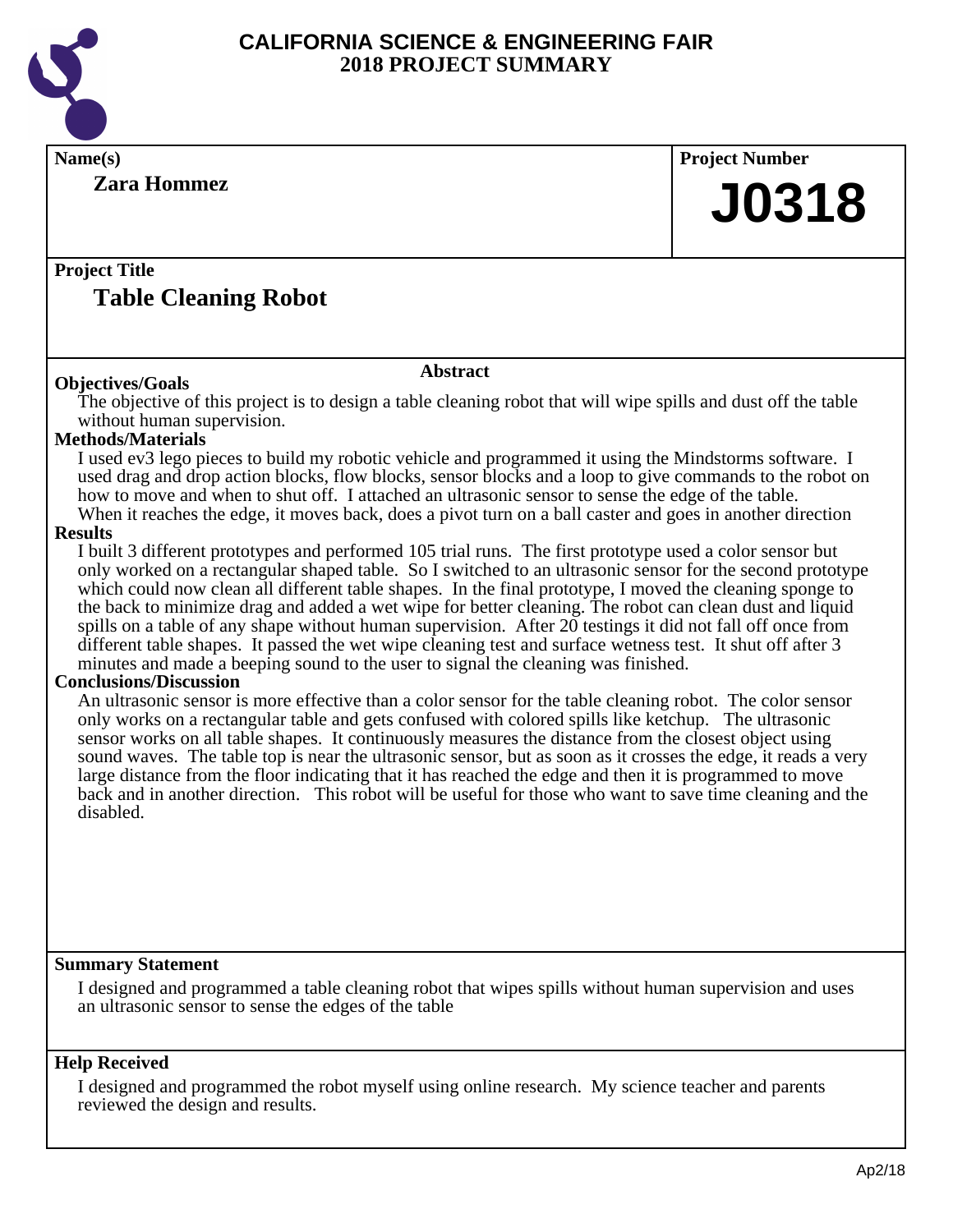

**Terry Hsu**

**Name(s) Project Number**

# **J0319**

### **Project Title**

# **Flip It Around: How to Get the Best Succeeding Rate for Bottle Flips**

**Abstract**

### **Objectives/Goals**

The purpose of our study is to compare the succeeding rate of a bottle flip in different angles and different water height, in this experiment, we can find out the best angle and water height for a bottle flip to succeed. It is hypothesized that a water height of 1/3 will make a best succeeding rate of bottle flips in most angle.

### **Methods/Materials**

In this experiment, first, we used large 1 large plastic pipe, metal holders, and 3 pieces of wood to make a bottle launcher. Then, we prepare 5 Kirkland bottle with a marked height, each with 600ml capacity, to perform the bottle flip. Next, we will put in the following height of water: 0cm, 3cm, 6cm, 9cm, 12cm, 15cm, 18cm. After preparing the bottles, we can start putting the bottles inside the bottle shooter, and record each test result, we have the following angles to test: 0 degrees, 15 degrees, 30 degrees, 45 degrees, and 60 degrees. Each water height has 30 tests times 5 angles, which is 150 tests per water height.

#### **Results**

The result was that 1/3 of the water height does give the best bottle flip succeeding rate. We found that both low water filled and high water filled bottle give a very low succeeding rate, because it will cause the bottle to bounce very high in the bottle flip. We also found that 15 degrees angle actually works better than a 0 degree angle, because of the rounded edge on the Kirkland plastic bottle, therefore, the angle of 15 degrees performs the best succeeding rate. Based on the best condition of 33cm, insert angel of 15 degrees, we found the succeeding rate can reach 93% when the water height is 1/3.

### **Conclusions/Discussion**

The result of our experiment clearly shows that our hypothesis,  $\hat{i}$ <sup>o</sup>A water height of 1/3 will make a best succeeding rate of bottle flips in most angle. $\pm$ , is true. However, in our experiment, we used a machine to eliminate human factors and make an accurate result with more than 1000 tests, the actual bottle flips still depend on the way the person performs it, especially when it comes to the angle. And still, I believe that our experiment can help people determine their water height of bottle flips and is a really fun and interesting idea to work on!

### **Summary Statement**

In our experiment, we tested the insert angle and water height to find the best condition to make a highest succeeding rate for bottle flips using a bottle launcher on more than 1000 trials.

### **Help Received**

My father helped me build some parts of my bottle launcher that I designed, including buying materials and sawing wood. My mother helped me design and organizing my display board.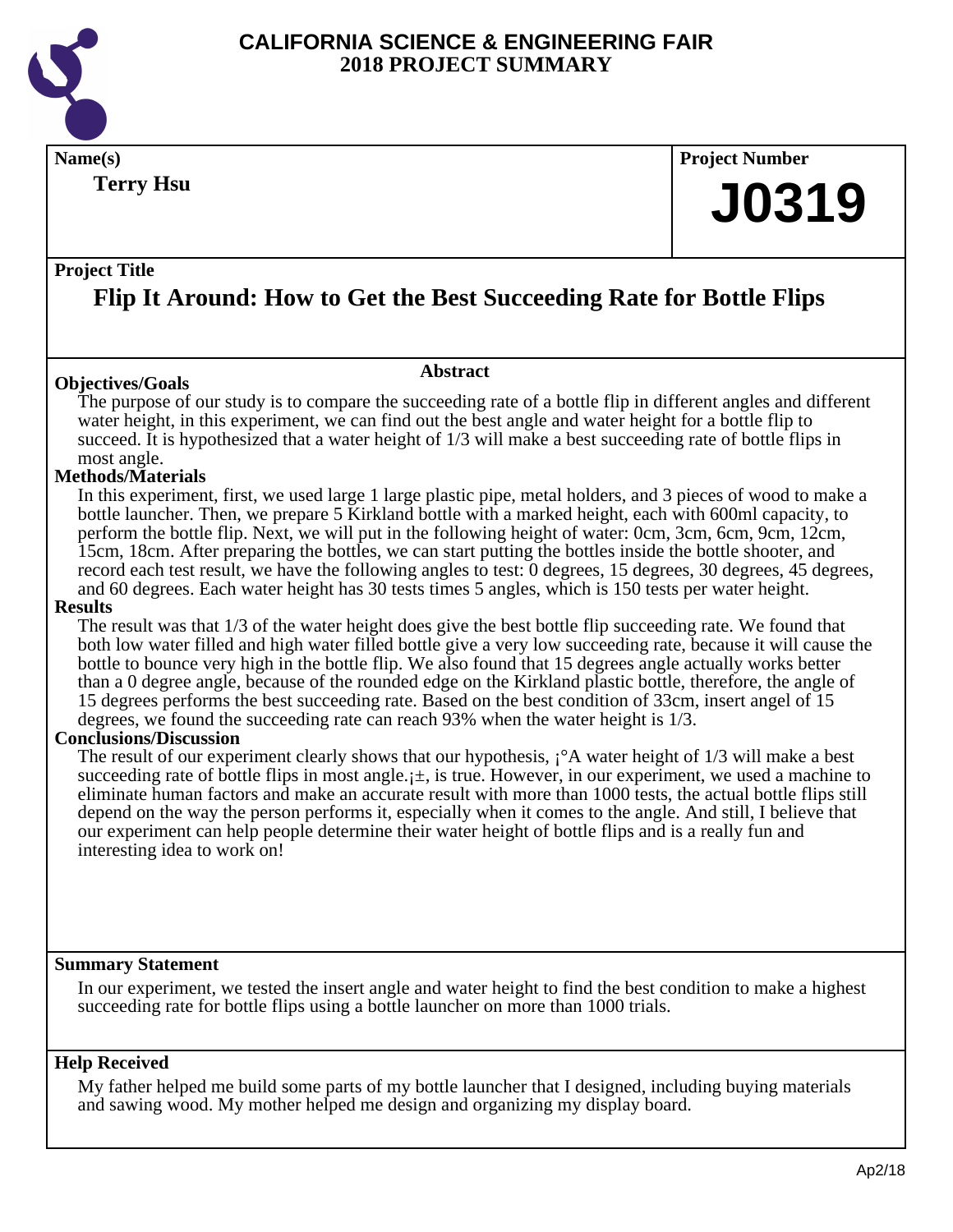

# **Name(s) Project Number Project Title Abstract Summary Statement Help Received Tharushi Jayasinghe; Fiona Wee Eng Automaton Arm Prototyping J0320 Objectives/Goals** Through the creation of each arm prototype, we aim to increase functionality to offer the best product we can. Whether to cater to individuals with disabilities, or just those who want a way to ease the stresses of life, with our arms we want to be able to fit the needs of all. As arms are created to offer solutions to more and more everyday problems, some aspects that will likely see improvement are joint strength, general material strength, portability, and versatility. **Methods/Materials** Cardboard, popsicle sticks, paper, a glue gun, Arduino circuit boards, breadboards, wires, servos, knobs, a computer/laptop, a 3D printer, and a 3D printer filament spool are needed to recreate the arms, as well as the IDE that comes with Arduino. With each prototype that we built, the number of servos plus quality of the materials used increased, as did the functionality, and code was tweaked. **Results** With the addition of servos as we went along building more prototypes, our final product functioned somewhat as a human arm would and worked the best out of all the ones that were made. The other prototypes didn't perform as well. Functionality-wise, the first prototype didn't work to serve our purpose of assisting in the home. The second prototype mimicked shoulder, elbow and wrist movements and performed better than the first prototype but still had room for improvement. **Conclusions/Discussion** From building the prototypes we learned how to wire/write the code for servos and knobs, while also building skills in problem solving, creativity, and teamwork. As each arm was built, it quickly became clear that by bringing them into the home, robotic arms could see uses pertaining to fields other than industrial, medical, or extraterrestrial. Some personal needs include moving objects in the attic or clearing the yard. Most people take those actions for granted, but there are those who aren't capable of doing these activities themselves. Even then, one with the capability to perform those tasks may face difficulties because of diseases like arthritis, something which the arms we built combat. With our robotic arms, we aim to better the lives of those who both need and want it, keeping efficiency in mind with each version. My father, Edward Wee Eng, provided us with the resources we needed, including the 3D printer.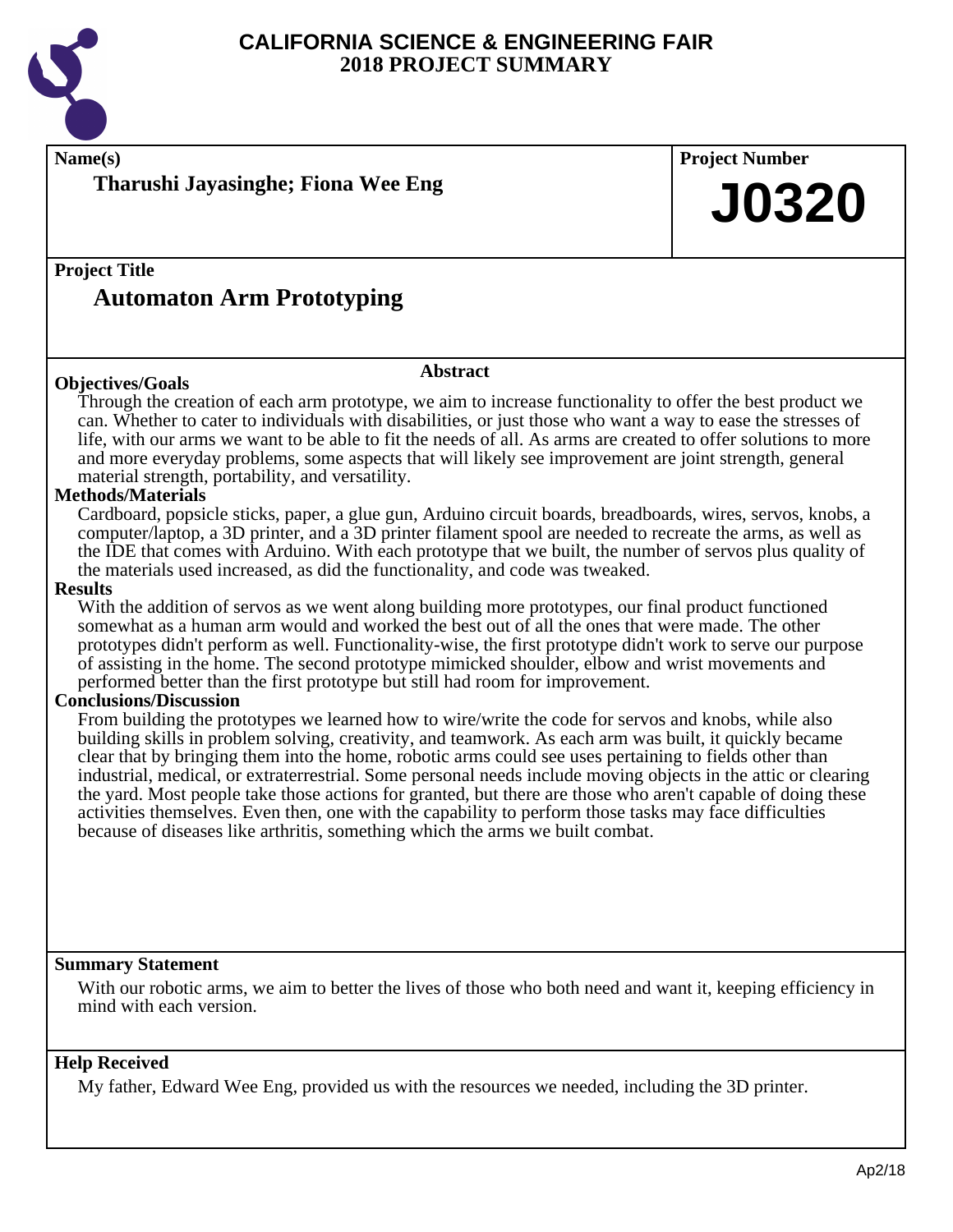

**Alexis J. Korb**

**Name(s) Project Number**

# **J0321**

### **Project Title**

# **Rain-Walker: An Engineering Project Testing the Efficiency of a Handheld Umbrella vs. an Umbrella Designed for a Walker**

### **Abstract**

**Objectives/Goals** The objective was to design an umbrella that would be more effective for use with a walker, providing convenience to make a user's life easier, drier, and safer.

### **Methods/Materials**

Using PVC, plastic, Velcro, and a few other materials I designed a collapsible umbrella for a walker. I tested my design for convenience and dryness.

### **Results**

The user stayed one hundred percent dry while using my Rain-Walker design during the trials. When testing my control group (a person holding a regular umbrella while using a walker) the user was on average 58 grams wetter. The user also found the Rain-Walker to be more convenient.

### **Conclusions/Discussion**

The results fully supported my goal of making a easy-to-use, functional umbrella for a walker that would keep users drier and safer when using a walker. Using this new design could revolutionize how disabled people get around in rainy weather. Right now there is not any kind of rain coverage for a walker that is hands-free, so this design is much needed, helping unstable users keep both hands in control of their walker, preventing falls and slips.

### **Summary Statement**

The Rain-Walker was designed and engineered to shield a person using a walker from the rain, without having the inconvenience of holding an umbrella.

### **Help Received**

I designed, built, and performed the experiments myself. My parents helped purchase a few materials and I borrowed my grandmother's walker.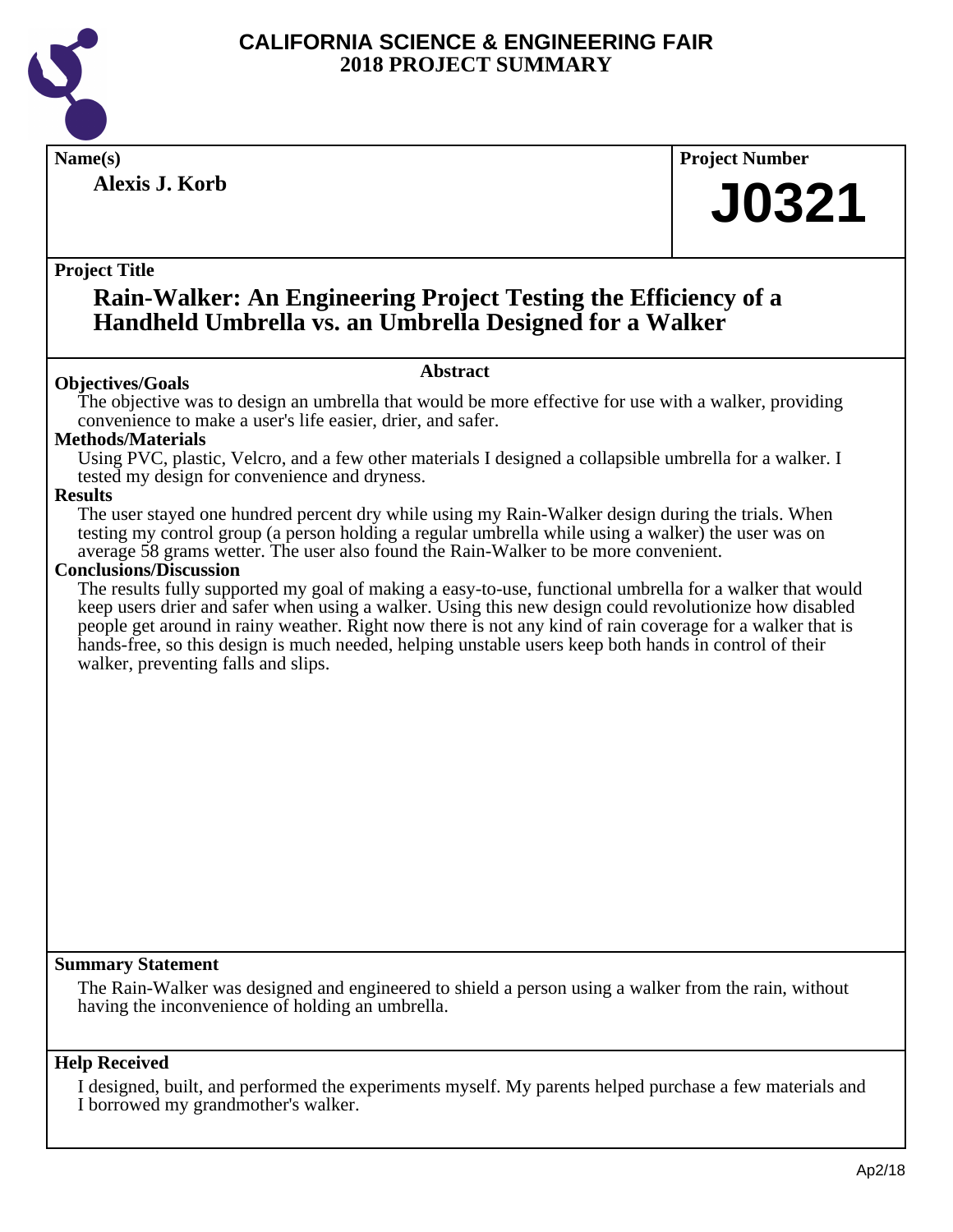

**Vishnu Matta; Ayush Sheth**

**Name(s) Project Number**

# **J0322**

### **Project Title**

# **iTherapy 2.0: A Physical Therapy Humanoid Robotic Companion for Autistic and Cerebral Palsy Kids**

**Abstract**

### **Objectives/Goals**

Physical therapy for cerebral palsy kids and social learning for Autistic kids is a challenge. It involves frequent doctor visits and hours of repetitive exercise at home. A primary issue with such treatment is the kids are easily distracted and do not follow the practices at home. With a family member affected by such condition, we decided to create an engaging, humanoid robot, which acts as a physical therapy companion and provides real-time feedback to the therapist through video recordings of the patient's progress. Thus reducing the need for frequent clinical visits. We built a raspberry pi, based humanoid robot, that can be remotely programmed to perform tasks to guide the patient at home. We also developed a mobile app for the physical therapist to prescribe the necessary exercises, and monitor the progress of the patient.

### **Methods/Materials**

The iTherapy system includes three components - A therapist mobile app, a humanoid robot and a video recording system to send patient videos to the therapist. We developed a native iOS app using Xcode for the therapist to assign exercises to the patient, and receive patient videos. Then, we built a Humanoid robot, using a Raspberry Pi 3, with ten servo motors. The body of the Robot was created using acrylic plastic. We built three robots for this project in 3 phases. Phase 1- robot was created with off the shelf parts. Phase 2 - we built a robot ground up, with two motors, that could perform hand exercises. Phase 3 we improved from the previous robot, where we added eight more servo motors, incorporated leg movements and robot interaction with the mobile app. For the video recording system, we used a USB web camera.

### **Results**

Our third prototype has achieved the flexibility of movements to demonstrate full set of exercises, we set out to emulate, including voice based guidance. The therapist mobile app can successfully communicate with the robot. The therapist also gets an email notification when the patient completes a set of exercises.

### **Conclusions/Discussion**

Researchers at Vanderbilt University and Georgia Tech found autistic kids and kids with cerebral palsy respond far more emphatically and enthusiastically, to humanoid robots than other systems. Hence, we believe iTherapy 2.0, when productized as a system, has the real potential of saving time and money. Most importantly, the system speeds up recovery for patients.

### **Summary Statement**

We built a humanoid robotic companion for kids with cerebral palsy and autism, to help speed physical therapy and social learning skill training at home, assisted by a therapist mobile app for real time monitoring and feedback.

### **Help Received**

Our families helped significantly in procuring all the materials needed to build the robots. Online resources enabled us to learn python programming and controlling servo motors via a Raspberry Pi. We also, interviewed a professional physical therapist to understand the process and get her feedback about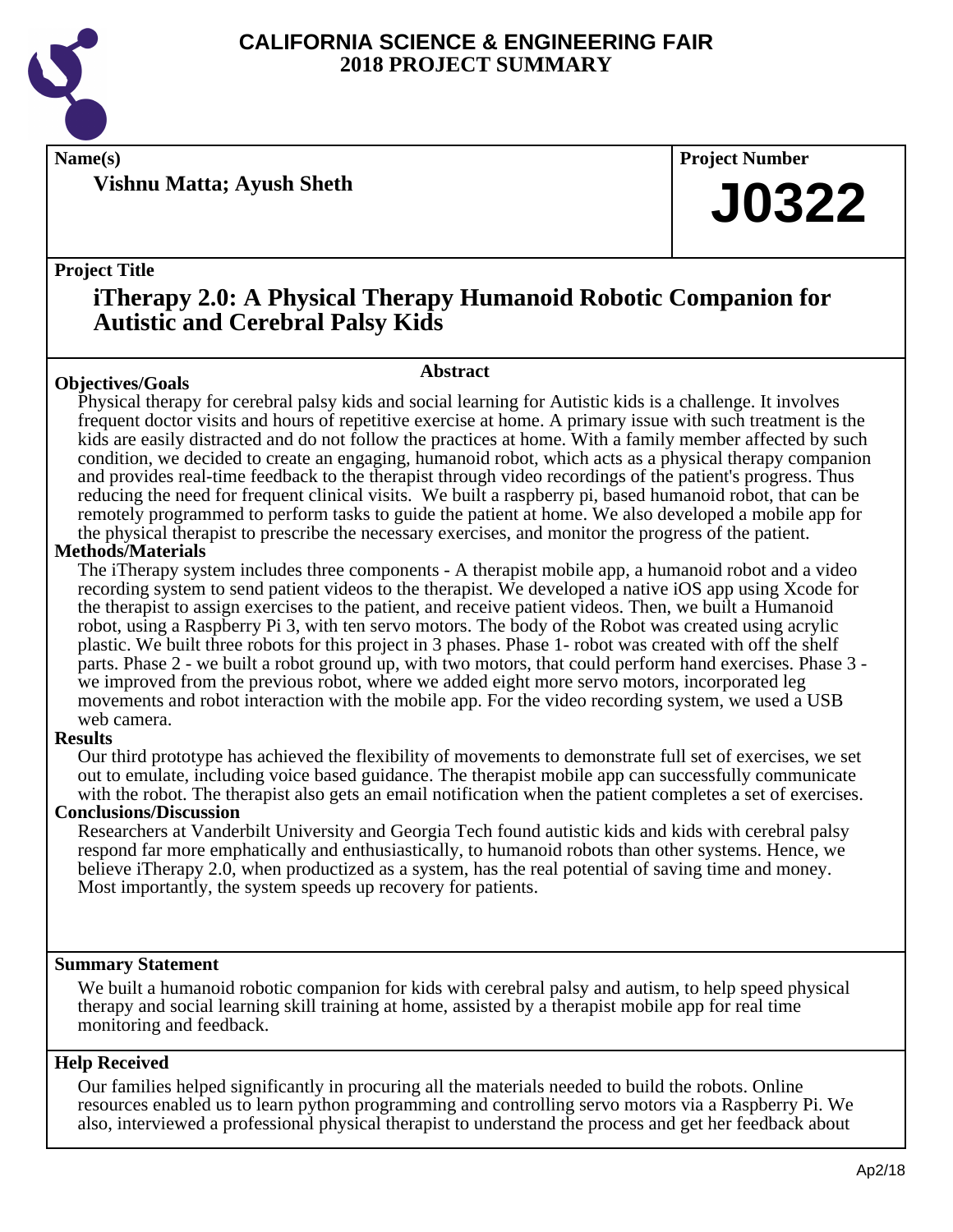

**Jessica L. McWilliams**

**Name(s) Project Number**

# **J0323**

# **Project Title Optimal Ballista Launch Angle**

### **Objectives/Goals**

Ballistas were weapons of war used to launch projectiles at enemy fortresses. Attackers would want to fire the ballista from as far away as possible, so the army would want to know which launch angle results in the projectile traveling the farthest distance. The hypothesis is: A 45° launch angle will maximize the distance traveled by the projectile.

**Abstract**

### **Methods/Materials**

A model ballista was constructed and a standard projectile was launched from angles ranging from 15° to 75°. A minimum of 10 trials were made at each launch angle and the distance that the projectile traveled was recorded. The data were tabulated and graphed and the mean and standard deviation were calculated. To test if the optimal launch angle remained the same under different conditions, the experiment was repeated using different string tensions with the standard projectile and then with projectiles of different weights keeping the string tension constant.

### **Results**

In the first experiment, the 45° launch angle resulted in the farthest travel distance. Travel distances for launch angles of 30° and 60° were somewhat shorter, and travel distances for launch angles of 15° and 75° were much shorter. Changing the string tension with a constant launch angle of 30° changed how far the projectile traveled. In a later experiment, the distance traveled was once again farthest with a launch angle of 45°, but the travel distance was shorter for launch angles greater than 45° than for launch angles less than 45°. With a lighter projectile there was a lot of variability; there was no significant difference between the travel distance for launch angles of 30°, 45°, and 60°. A heavier projectile traveled a shorter distance but had less variability in the distance traveled.

### **Conclusions/Discussion**

For a variety of string tensions and projectile weights, a launch angle of 45° produced the maximum average travel distance. However, for most conditions there was no statistically significant difference for launch angles between 30° and 45°. A launch angle of 60° resulted in travel distances that were shorter than those for 30°. This is not consistent with the idealized trajectory for projectile motion which predicts that the distance traveled for launch angles 30° and 60° will be the same. Therefore, if the objective is to maximize the distance traveled by the projectile, it is better to use a launch angle that is a little less than 45° rather than a little greater.

### **Summary Statement**

This project evaluated ballista launch angles for a variety of conditions and determined that launch angles of 45° or a little less resulted in the longest projectile travel distance.

### **Help Received**

This project would not have happened without the help of the McWilliams family who ordered the ballista kit, helped me assemble it, and supported me during the experiments.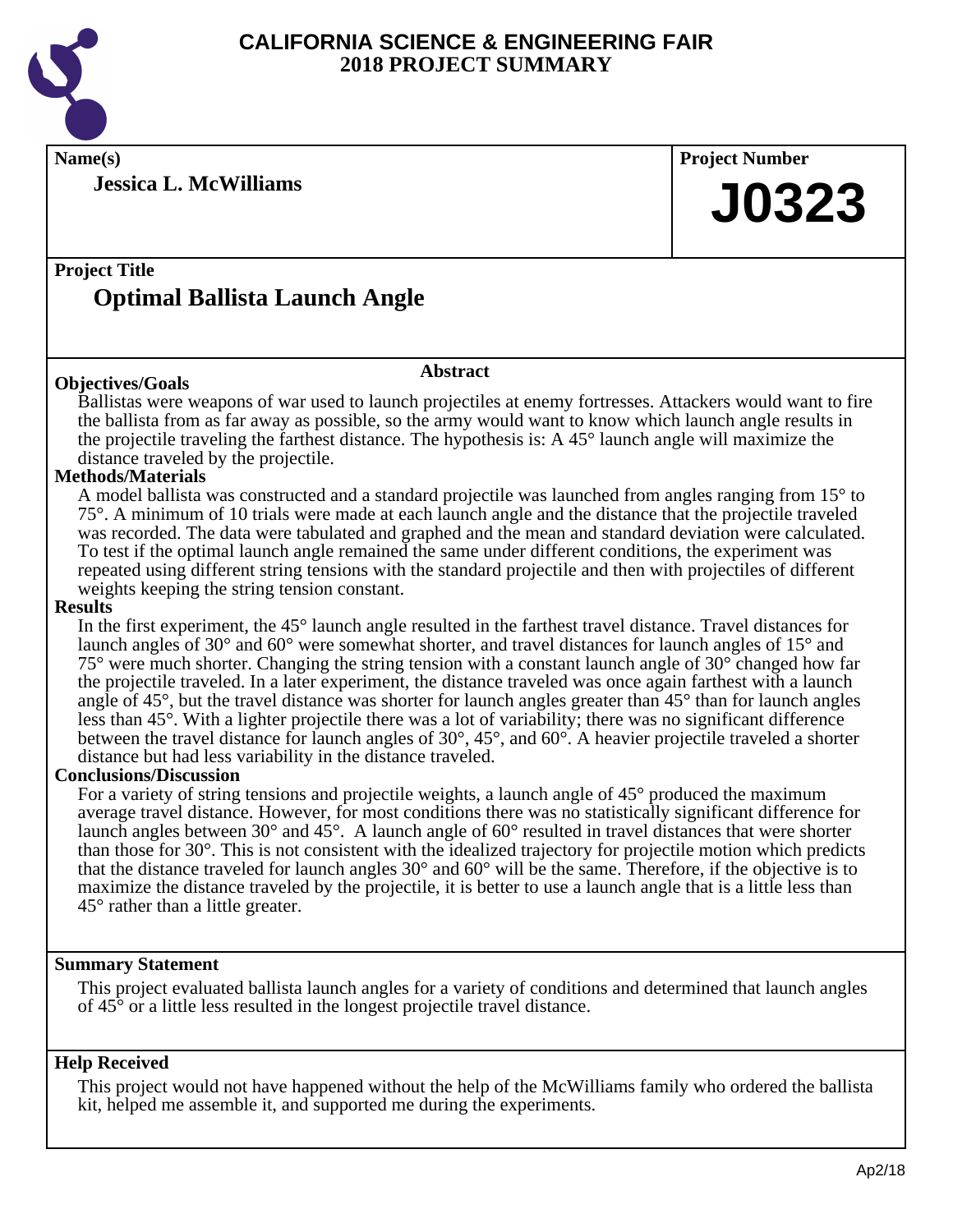

**John W. Merwin**

**Name(s) Project Number**

# **J0324**

### **Project Title**

# **Glove-Mounted Bell: Wearable Device for Producing Audible Alert while Bicycling or Doing Other Activities**

### **Abstract**

**Objectives/Goals** To study if a glove-mounted audible alert device could make cycling safer. To determine if a glove-mounted device is easier to use than a traditional bike bell because it does not require the user to remove or reposition the hand on the bike handlebar. A secondary goal was to determine if a similar device had already been invented.

### **Methods/Materials**

The device is a bicycle glove that has copper pieces added to the thumb and middle finger. A wire runs from each of the copper pads to an electronic, sound-producing device mounted on the back of a glove. The electronic device is powered by a battery. To use the glove, the rider can keep their hand on the handlebar. When the rider touches his/her middle finger and thumb together, it produces an audible alert.

Tests compared the device to a traditional handlebar mounted bicycle bell. The first test measured the ability to stay on a straight line while ringing each type of bell. The second test measured rider turning abilities through a slalom course while ringing each type of bell.

### **Results**

Test one: The average number of times that the rider went off the line was 1.5 for the glove-mounted audible device vs. 2.9 for the traditional bike bell. The average amount of times the rider was able to ring the glove-mounted audible device was 10.9 vs. 6.9 for the traditional bike bell.

Test two: The average number of missed cones on the slalom course of 11 cones was 0.7 for the glove-mounted audible device vs. 2.7 for the traditional bike bell. The average amount of times the rider was able to ring the glove-mounted audible device was 33.2 vs. 25.0 for the traditional bike bell.

### **Conclusions/Discussion**

The results support the hypothesis that if a bicycle rider uses the glove-mounted audible alert device then the rider would be safer than if they use a traditional handlebar-mounted bell to alert fellow travelers of their position. The glove-mounted device required less repositioning of the hand so the riders were able to stay on course and ring the glove-mounted bell more often. Riders reported it felt more comfortable to touch the fingers together to ring the bell.

A provisional patent was filed for this device after research concluded that a similar device had not been patented.

### **Summary Statement**

I designed and built a glove-mounted audible alert device, tested it against a traditional bike bell and showed that the glove-mounted device performed better in bicycle riding tests.

### **Help Received**

I came up with the idea, made the device, conducted the tests and analyzed the results. My parents helped me buy the parts and they helped me file the provisional patent. They helped me organize the information I wanted to present.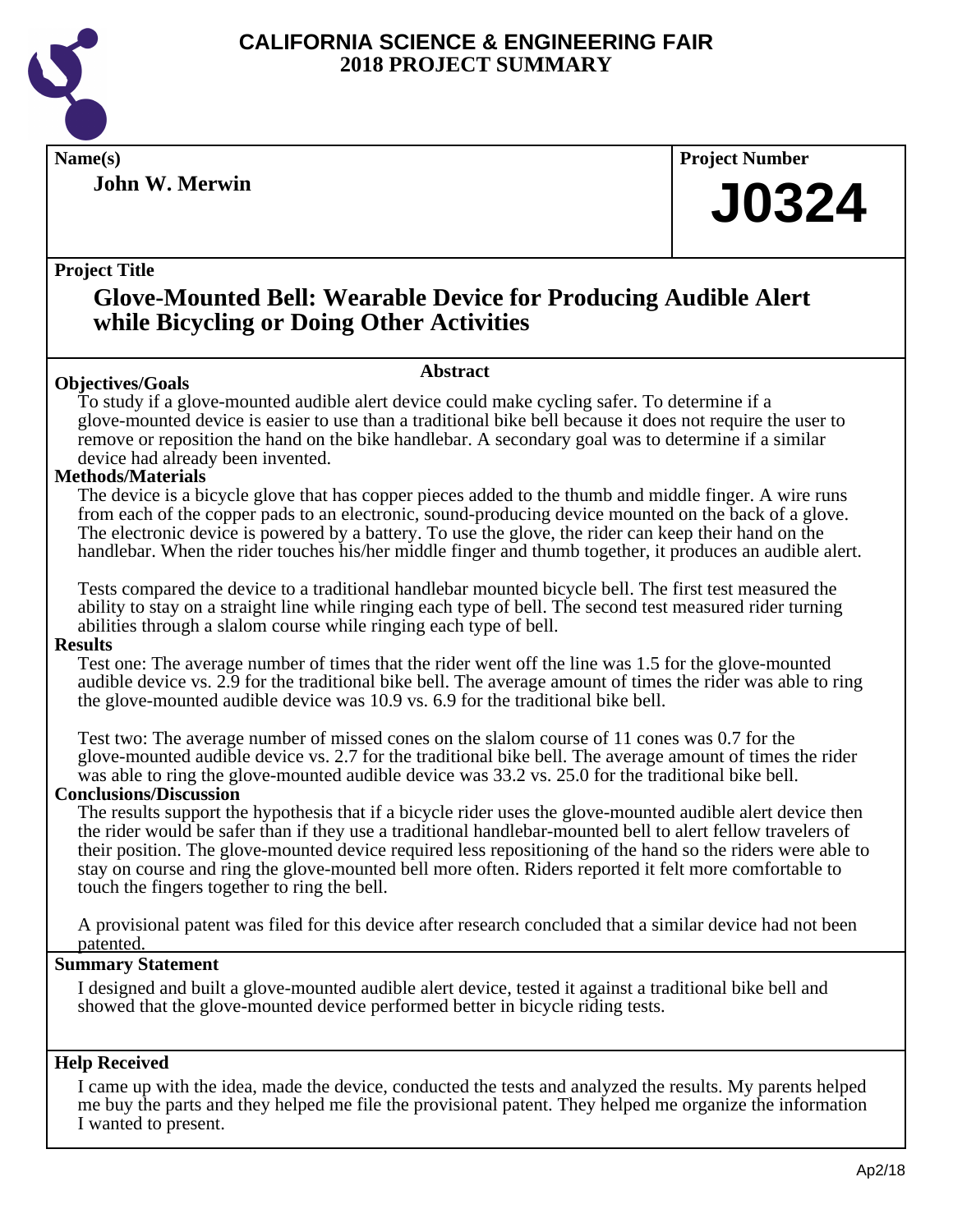

**Name(s) Project Number**

**Diana A. Michaelson**

# **J0325**

### **Project Title**

# **Compressive Strength in Concrete vs. Environmental Sustainability**

**Abstract**

### **Objectives/Goals**

My project was designed to figure out if there is potentially a more environmentally sustainable coarse aggregate alternative that will have a similar compressive strength to traditional coarse aggregate in concrete.

### **Methods/Materials**

For my experiment I used 3 different coarse aggregates in my concrete samples: traditional # inch large aggregate (control), recycled aggregate from a previous construction and recycled rubber mulch. I made 3 samples of each aggregate type. My hypothesis was that the control would be the strongest, but that the recycled aggregate would be very close in strength, and the rubber would be the weakest. After mixing, my samples cured in a moisture controlled environment. My tests were performed at Twining Lab in Long Beach, CA, using industry standards for testing compressive strength in concrete.

### **Results**

At 7 days, the traditional coarse aggregate had a compressive strength of 2970 psi, the recycled aggregate was at 2720 psi, and the rubber aggregate was at 480 psi. After 28 days of curing, I tested the remaining 2 samples from each aggregate type. The traditional coarse aggregate samples had an average compressive strength of 4460 psi, the recycled aggregate was at 3925 psi, and the rubber aggregate was at 601 psi.

### **Conclusions/Discussion**

Therefore my hypothesis that the traditional aggregate would be the strongest followed by the recycled aggregate, and that the rubber would be the weakest, was supported by my results. However, I also learned that although rubber aggregate does not give a high compressive strength to concrete, it has other potentially useful qualities.

### **Summary Statement**

I found that recycled aggregate has a similar compressive strength to traditional coarse aggregate, and could be a viable replacement in most construction jobs, while rubber cannot be a replacement for high strength requirements.

### **Help Received**

I mixed my samples with the help of my Aunt Sunny. Corey Rhodes, the laboratory manager at Twining Laboratory, sulfur capped the concrete samples and preformed the compression tests.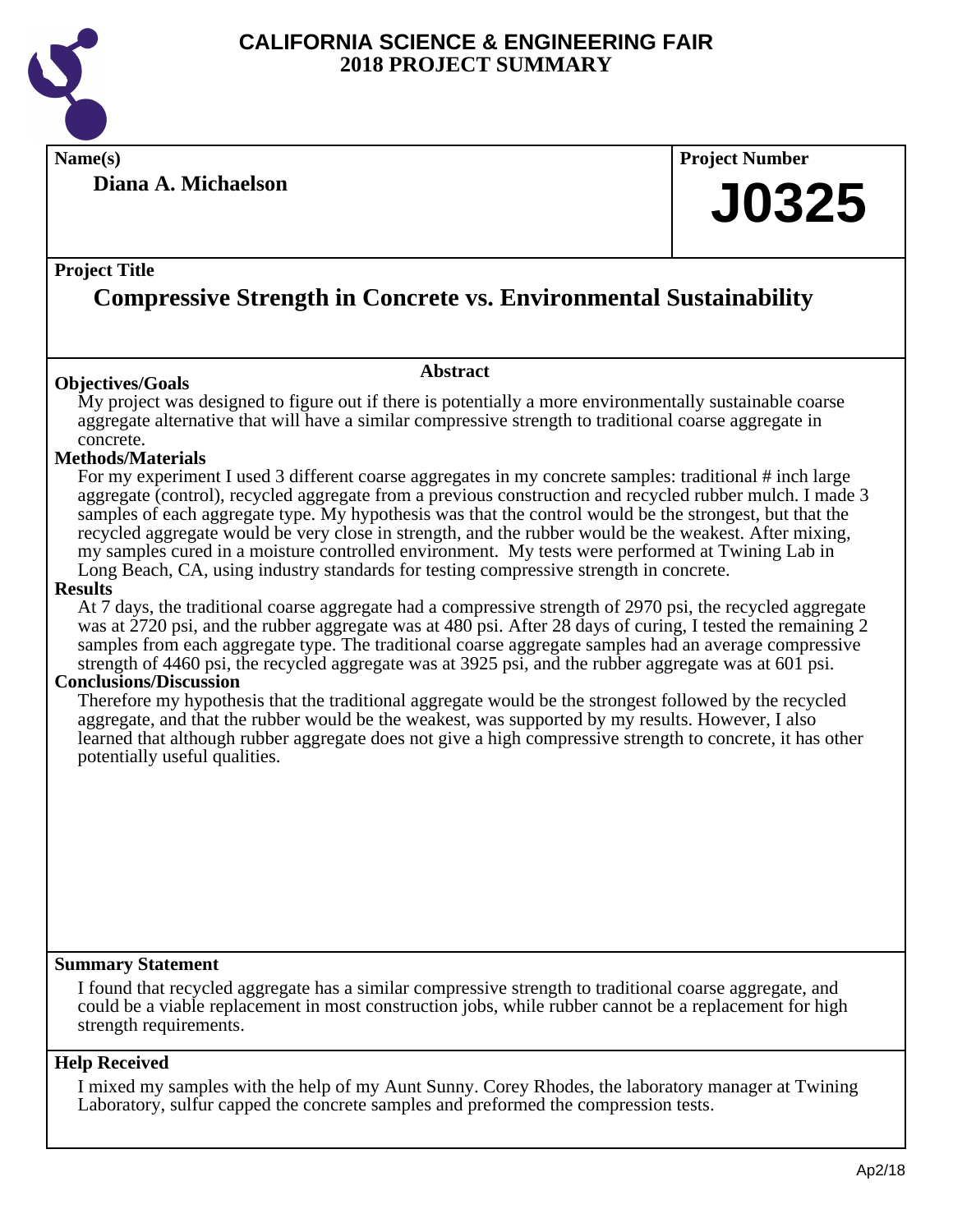

# **Rohan Murali**

# **Name(s) Project Number**

# **J0326**

### **Project Title**

# **Functional Orthotic Materials: Force Reduction during Impacts**

### **Objectives/Goals**

### **Abstract**

My problem was that twenty-five percent of teenage Americans, including myself, play competitive sports everyday while experiencing harmful impacts. The purpose of my experiment was to test the effectiveness of a functional orthotic on reducing force these bodies take, so that they will be less prone to injury. My hypothesis was that functional orthotics will be effective enough to help with injuries if they are prescribed properly. Also, I hypothesized that functional orthotic materials made out of subortholen would be most effective in the category of force reduction.

### **Methods/Materials**

My testing took place inside my house on a hard wood floor. I built a stand to drop a billiards ball with the same acceleration. This stand dropped the billiards ball onto a functional orthotic material on my force sensor. The force sensor was connected to a wireless interface which gave me a reading in newtons on my software. I borrowed this software and force sensor from a scientific company called PASCO. I performed fifty trials for each of my six orthotic materials, while my control was having the billiards ball land on the sensor alone.

### **Results**

I found out that my control had a lower force rate average of 227.5 newtons while all my orthotic samples were at least 20 newtons more. Copolymer, one of my orthotic materials, had the lowest force rate average after my control. These results showed that the functional orthotics worsened force and did not reduce it.

### **Conclusions/Discussion**

Based on my results, I learned that functional orthotics are purely made to control joint movements, to give you a better posture. Accommodative orthotics are made to reduce force. This weights podiatrists with the responsibility to prescribe and mold functional orthotics based on a patient's needs, to help with injuries.

### **Summary Statement**

My project is about testing the effectiveness of functional orthotic materials in the category of force reduction, to determine if they cure injuries.

### **Help Received**

My teacher Mrs. Reed, PASCO, and Mr. Kennedy a co-owner of HERSCO orthotic labs, all helped me with advice as well as materials I needed to obtain.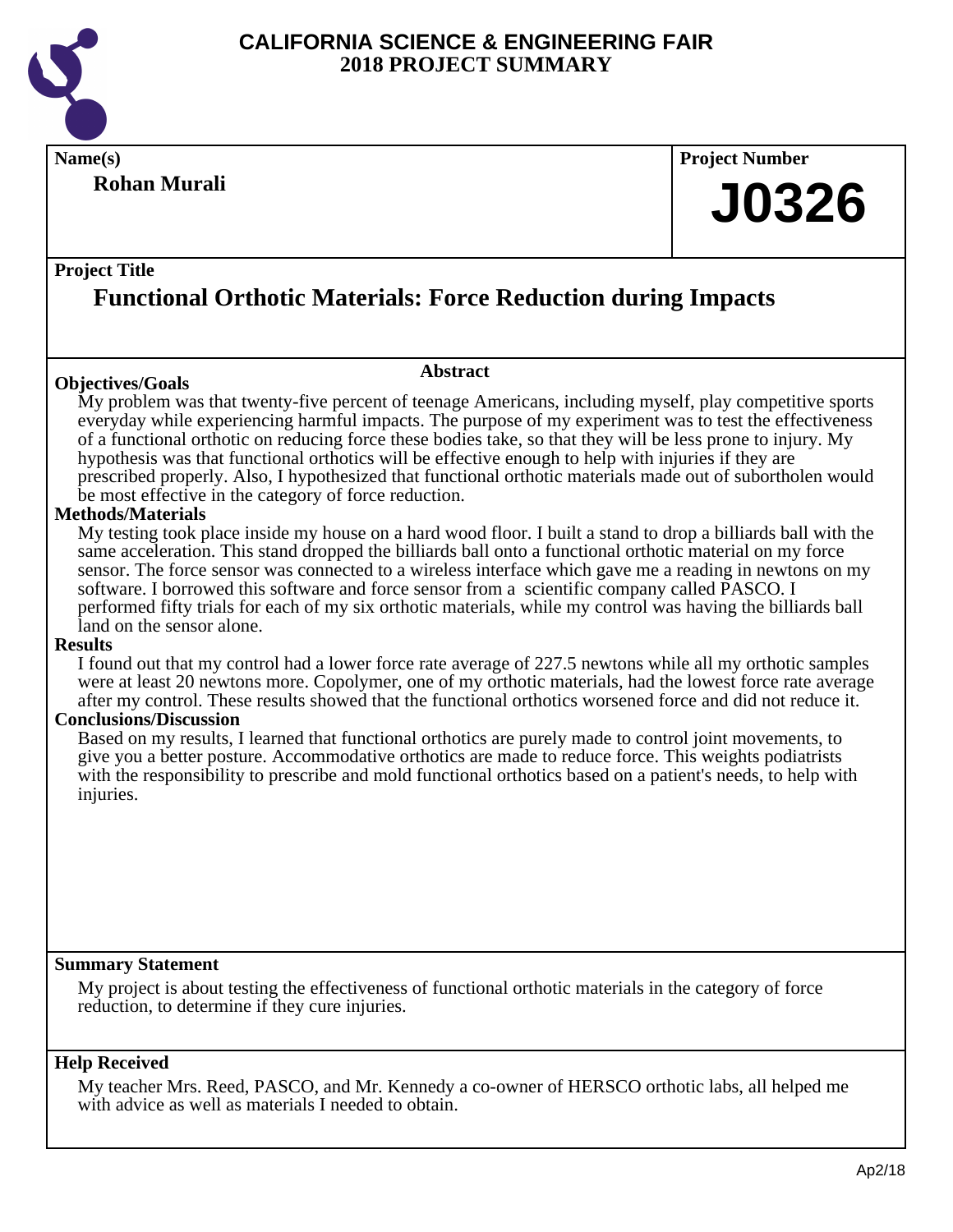

**Wyndia Ohm**

**Name(s) Project Number**

# **J0327**

### **Project Title**

# **Pollination Buggy: An Innovative Device that Pollinates in a Safer, Efficient and Easier Way**

### **Objectives/Goals**

**Abstract**

People are forced to hand pollinate 100% of the apple trees in China. In many parts of the world bees are dying out and in some parts of China bees are extinct. People are getting paid to pollinate plants by hand. They use paint brushes to scoop out the pollen but this is an inefficient way to pollinate plants. Many of the pollen gets wasted and it is injury prone. The objective is to build a functioning prototype that can collect and disperse pollen in a safer, easier and more efficient way compared to the paintbrush.

### **Methods/Materials**

DC motor, Batteries, Wires, Casing Material, Filter paper, DPDT switch, Conical Entrapper (my design), Brush, Fan. To test how much wastage of pollen there is, the pollen will be collected from a male flower by the device. Then the pollen will be sprayed on a sheet of white paper. After spraying the pollen on a white sheet of paper, the diameter of the sprayed pollen shouldn't be larger than the diameter of the flower.

### **Results**

Testing indicated that there was good flow control in both directions.

When the device was tested on flowers there was no wastage that could be seen with the naked eye during collection. The diameter of the dispersed pollen was smaller than the diameter of the flower in multiple trials.

### **Conclusions/Discussion**

The device, consisting of three main components, successfully collected and dispersed pollen. The pollinator met all the design criteria. It's ideal to use when pollinating by hand (as of now: future phases will make the device autonomous). The device can pollinate flowers safely. The data shows that the diameter of the patch of pollen dispersed is smaller than the diameter of the flower so the device is efficient. The device it easy to hold so the chances of injury decreases by a large amount.

### **Summary Statement**

A new pollinator that is safer, efficient and easy to use has been created and tested.

### **Help Received**

I designed, built, and performed the experiments myself. My parents referred me to trustable websites.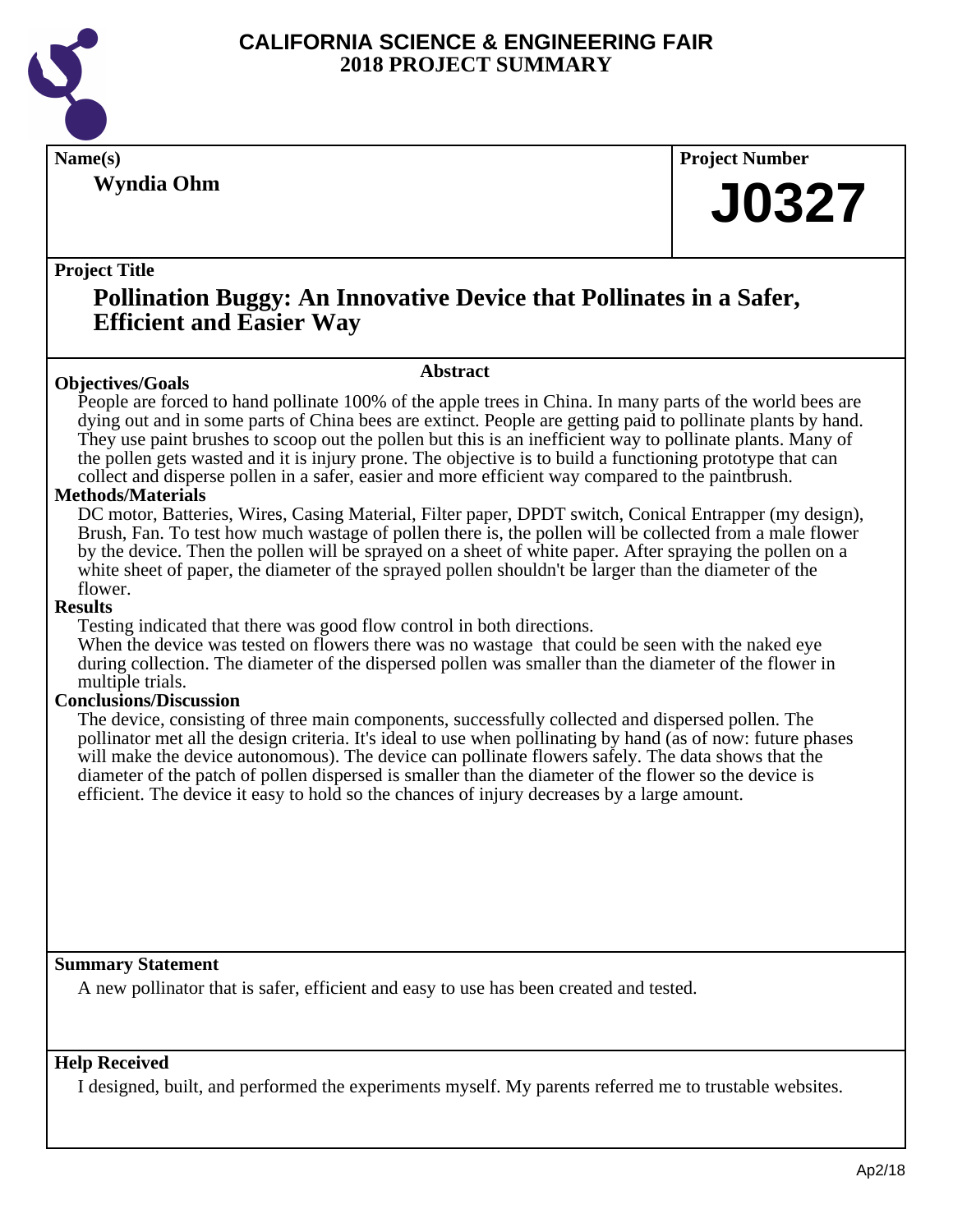

| Name(s)                                                                                                                                                                                                                                                                                                                                                | <b>Project Number</b> |
|--------------------------------------------------------------------------------------------------------------------------------------------------------------------------------------------------------------------------------------------------------------------------------------------------------------------------------------------------------|-----------------------|
| <b>Rinoa J. Oliver</b>                                                                                                                                                                                                                                                                                                                                 | <b>J0328</b>          |
|                                                                                                                                                                                                                                                                                                                                                        |                       |
| <b>Project Title</b>                                                                                                                                                                                                                                                                                                                                   |                       |
| <b>Why Are Honeycombs Hexagonal?</b>                                                                                                                                                                                                                                                                                                                   |                       |
|                                                                                                                                                                                                                                                                                                                                                        |                       |
|                                                                                                                                                                                                                                                                                                                                                        |                       |
| <b>Abstract</b><br><b>Objectives/Goals</b>                                                                                                                                                                                                                                                                                                             |                       |
| The purpose of this project is to investigate why honeycombs are hexagonal. My hypothesis is that<br>honeycombs are hexagonal because hexagons require the least amount of wax for a given cell size and/or<br>hexagons are the strongest shape.                                                                                                       |                       |
| <b>Methods/Materials</b>                                                                                                                                                                                                                                                                                                                               |                       |
| The circumradius of each shape was first calculated. Using the circumradius, an array of 36 cells with<br>same wall thickness and cell volume was designed in the program Blender. After 3D printing, the models<br>were weighed and their strength tested using a push-pull force gauge.                                                              |                       |
| <b>Results</b>                                                                                                                                                                                                                                                                                                                                         |                       |
| As predicted, the hexagon had the smallest total cell perimeter of all the models. Though the hexagon was<br>not the strongest model, it had the greatest value of strength over perimeter of all cells so it is the strongest<br>for a certain amount of material. It also had the greatest value of strength over weight.                            |                       |
| <b>Conclusions/Discussion</b>                                                                                                                                                                                                                                                                                                                          |                       |
| Of all the models, the hexagon uses the least amount of material, which is important because wax is time<br>consuming to make. The hexagon model is also the strongest for a given amount of wax and a specific<br>weight, which allows bees to create a lightweight, strong honeycomb. Overall, the hexagon is the<br>optimum choice for a honeycomb. |                       |
|                                                                                                                                                                                                                                                                                                                                                        |                       |
|                                                                                                                                                                                                                                                                                                                                                        |                       |
|                                                                                                                                                                                                                                                                                                                                                        |                       |
|                                                                                                                                                                                                                                                                                                                                                        |                       |
|                                                                                                                                                                                                                                                                                                                                                        |                       |
|                                                                                                                                                                                                                                                                                                                                                        |                       |
|                                                                                                                                                                                                                                                                                                                                                        |                       |
|                                                                                                                                                                                                                                                                                                                                                        |                       |
|                                                                                                                                                                                                                                                                                                                                                        |                       |
|                                                                                                                                                                                                                                                                                                                                                        |                       |
| <b>Summary Statement</b>                                                                                                                                                                                                                                                                                                                               |                       |
| This project investigated the best cell shape for honeycombs to give highest strength that uses the least                                                                                                                                                                                                                                              |                       |
| material.                                                                                                                                                                                                                                                                                                                                              |                       |
| <b>Help Received</b>                                                                                                                                                                                                                                                                                                                                   |                       |
| Testing the strength of the models required strength so my dad helped with the push-pull force gauge. I                                                                                                                                                                                                                                                |                       |
| created models in Blender after my mom taught me how to use the software. The 3D printing course that<br>I took at Cabrillo College taught me the basics of 3D printing.                                                                                                                                                                               |                       |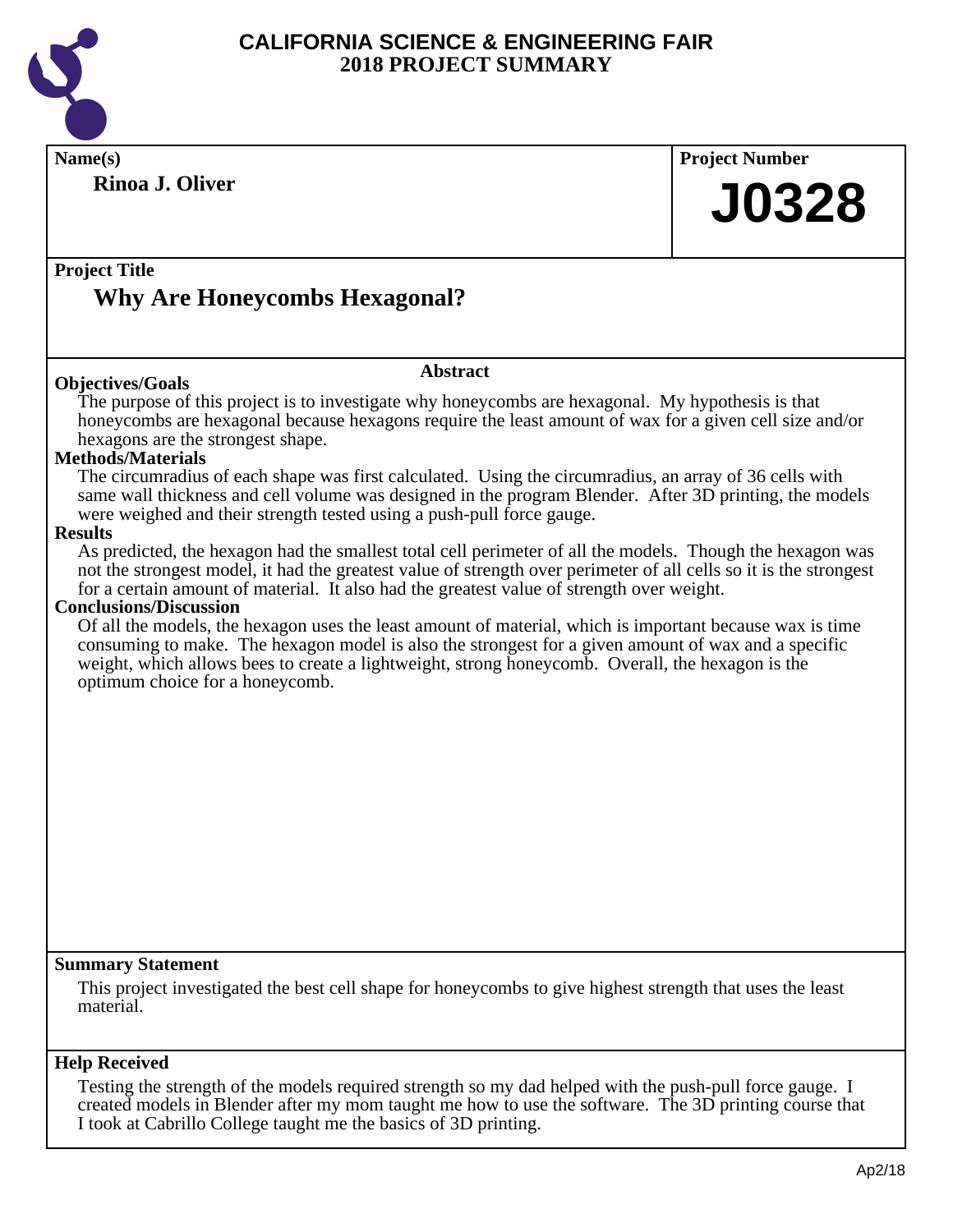

| Name(s)                                                                                                                                                                                                            | <b>Project Number</b> |
|--------------------------------------------------------------------------------------------------------------------------------------------------------------------------------------------------------------------|-----------------------|
| <b>Kaden T. Roschuk</b>                                                                                                                                                                                            |                       |
|                                                                                                                                                                                                                    | <b>J0329</b>          |
|                                                                                                                                                                                                                    |                       |
|                                                                                                                                                                                                                    |                       |
| <b>Project Title</b>                                                                                                                                                                                               |                       |
| <b>Popsicle Bridges</b>                                                                                                                                                                                            |                       |
|                                                                                                                                                                                                                    |                       |
|                                                                                                                                                                                                                    |                       |
| <b>Abstract</b><br><b>Objectives/Goals</b>                                                                                                                                                                         |                       |
| The Objective of my project was to see which bridge type was able to hold the most weight, with the                                                                                                                |                       |
| weight applied in the middle of the bridge. The different types of bridges tested were Beam Bridges,                                                                                                               |                       |
| Warren Truss Bridges, Suspension Bridges, and simple Baseline Bridges (A Straight-line Bridge).<br><b>Methods/Materials</b>                                                                                        |                       |
| The materials that were used in the experiment were Popsicle sticks, wood glue, a tape measure, weights,                                                                                                           |                       |
| books, heavy rocks and a scale.                                                                                                                                                                                    |                       |
| <b>Results</b>                                                                                                                                                                                                     |                       |
| The results of my experiments showed that the beam bridge was the strongest of the four designs. The                                                                                                               |                       |
| Beam bridge did the best due to the fact that it was able to transfer the weight directly from the point<br>where the mass was applied to the ground through various beams. The beam bridge held an average of     |                       |
| 105.5 kg.                                                                                                                                                                                                          |                       |
| <b>Conclusions/Discussion</b>                                                                                                                                                                                      |                       |
| The Beam Bridge was the most successful design variation, holding an average of 105.5 kg. It's ability to                                                                                                          |                       |
| support a heavy load was due to where the mass was being applied in relation to the location of the beams<br>which supported the bridge. The second best was the truss bridge which supported an average of 632.25 |                       |
| kg. This bridge did quite well because the truss triangles were able to carry the load away from the center.                                                                                                       |                       |
|                                                                                                                                                                                                                    |                       |
|                                                                                                                                                                                                                    |                       |
|                                                                                                                                                                                                                    |                       |
|                                                                                                                                                                                                                    |                       |
|                                                                                                                                                                                                                    |                       |
|                                                                                                                                                                                                                    |                       |
|                                                                                                                                                                                                                    |                       |
|                                                                                                                                                                                                                    |                       |
|                                                                                                                                                                                                                    |                       |
|                                                                                                                                                                                                                    |                       |
|                                                                                                                                                                                                                    |                       |
|                                                                                                                                                                                                                    |                       |
| <b>Summary Statement</b>                                                                                                                                                                                           |                       |
| The most effective bridge in my testing was the beam bridge, where the mass being applied is directly                                                                                                              |                       |
| supported by the beams underneath.                                                                                                                                                                                 |                       |
|                                                                                                                                                                                                                    |                       |
| <b>Help Received</b>                                                                                                                                                                                               |                       |
| I designed the experiment and bridges by myself. My dad helped with gluing the bridges together. My                                                                                                                |                       |
| science and engineering teacher helped with testing.                                                                                                                                                               |                       |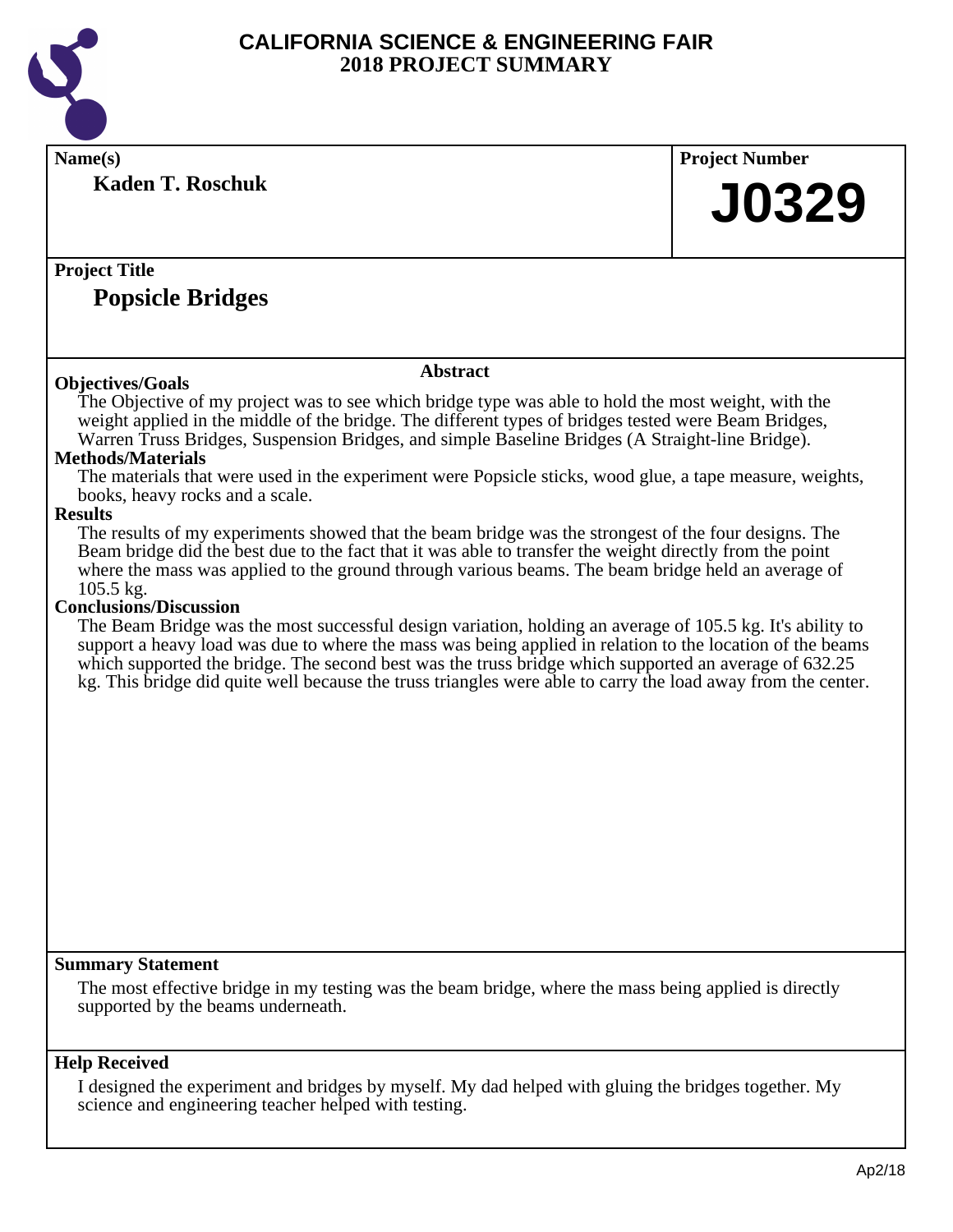

| Name(s)                                                                                                                                                                                                                           | <b>Project Number</b> |
|-----------------------------------------------------------------------------------------------------------------------------------------------------------------------------------------------------------------------------------|-----------------------|
| Sophia G. Ruff                                                                                                                                                                                                                    | <b>J0330</b>          |
| <b>Project Title</b><br><b>Which Bridge Can Hold More Weight?</b>                                                                                                                                                                 |                       |
| <b>Abstract</b><br><b>Objectives/Goals</b>                                                                                                                                                                                        |                       |
| My goal was to see which bridge design could hold more weight.<br><b>Methods/Materials</b><br>Cedar strips, wood glue, basic red wire.                                                                                            |                       |
| These items were used in the construction of both bridges.<br><b>Results</b>                                                                                                                                                      |                       |
| After I tested both bridges with weights, I concluded that my hypothesis was correct.<br><b>Conclusions/Discussion</b><br>The suspension bridge held more weight, suffering only a hair line crack at the main suppport. The arch |                       |
| bridge received major damage at less weight. I concluded that a suspension bridge would be a better<br>design for safety.                                                                                                         |                       |
|                                                                                                                                                                                                                                   |                       |
|                                                                                                                                                                                                                                   |                       |
|                                                                                                                                                                                                                                   |                       |
|                                                                                                                                                                                                                                   |                       |
|                                                                                                                                                                                                                                   |                       |
|                                                                                                                                                                                                                                   |                       |
|                                                                                                                                                                                                                                   |                       |
|                                                                                                                                                                                                                                   |                       |
|                                                                                                                                                                                                                                   |                       |
|                                                                                                                                                                                                                                   |                       |
|                                                                                                                                                                                                                                   |                       |
| <b>Summary Statement</b>                                                                                                                                                                                                          |                       |
| I designed and built two bridges to be tested for maximum weight.                                                                                                                                                                 |                       |
| <b>Help Received</b>                                                                                                                                                                                                              |                       |
| I designed, built and tested my bridges with minimal help from my father.                                                                                                                                                         |                       |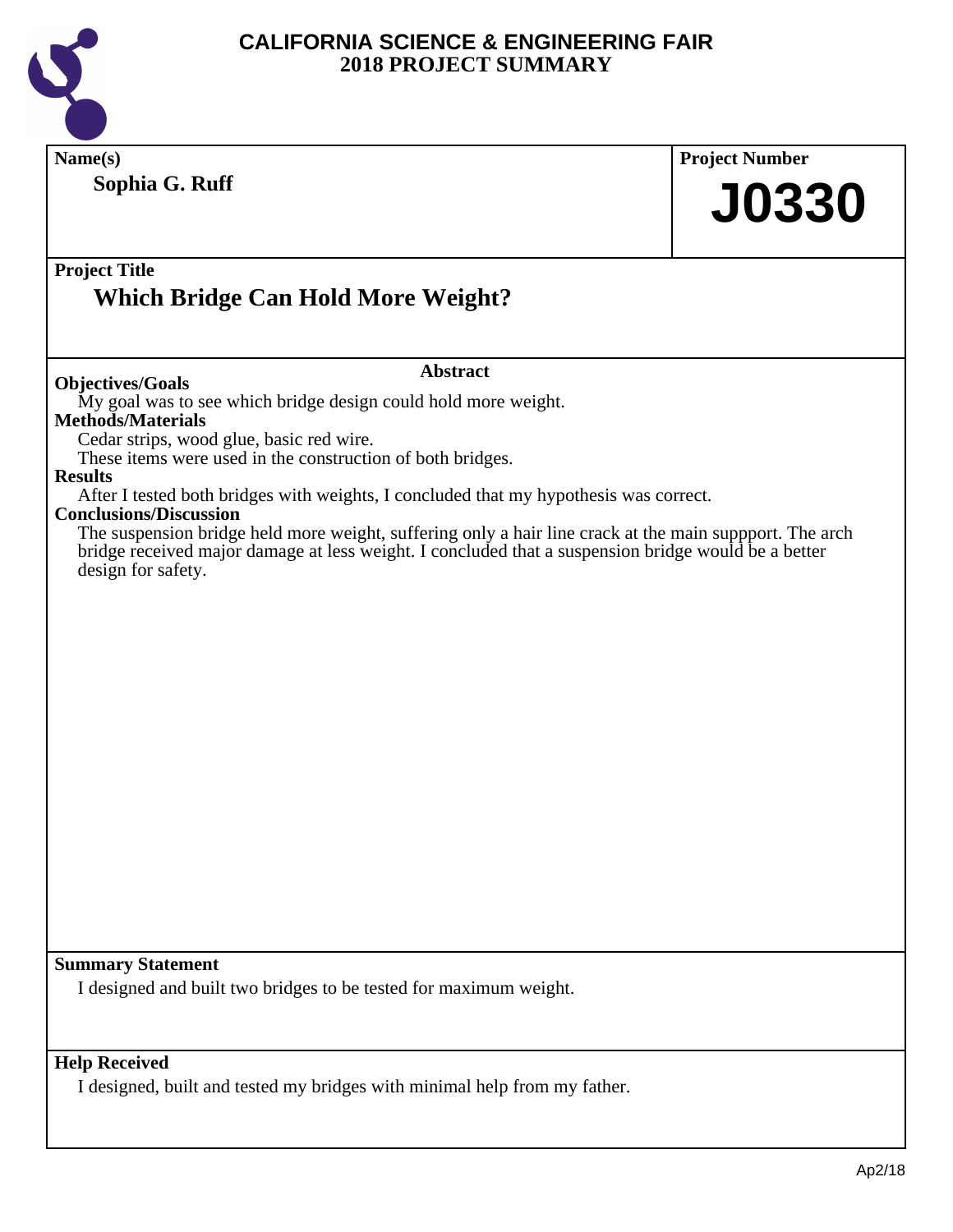

| Name(s)                                                                                                                                                                                | <b>Project Number</b> |
|----------------------------------------------------------------------------------------------------------------------------------------------------------------------------------------|-----------------------|
| <b>Filip Sedlacik</b>                                                                                                                                                                  | <b>J0331</b>          |
|                                                                                                                                                                                        |                       |
|                                                                                                                                                                                        |                       |
| <b>Project Title</b>                                                                                                                                                                   |                       |
| <b>Hands Free Turning Music Stand</b>                                                                                                                                                  |                       |
|                                                                                                                                                                                        |                       |
| <b>Abstract</b>                                                                                                                                                                        |                       |
| <b>Objectives/Goals</b><br>The goal of the project is to design and construct a device which will turn a music sheet for a musician                                                    |                       |
| without employing his/her hands.<br><b>Methods/Materials</b>                                                                                                                           |                       |
| Tripod, plastic tubing, vacuum cleaner, pedal, strings, rotating arm, custom wood pieces and common<br>fasteners to assemble all together.                                             |                       |
| The design is an original idea, realized purely mechanically.                                                                                                                          |                       |
| Measured the force needed to turn the arm, and calculated efficiency relative to ideal lever.                                                                                          |                       |
| <b>Results</b><br>Several iterations of the design lead to a final, mostly functional example. The functionality was                                                                   |                       |
| demonstrated with a vacuum cleaner and recorded on video. The force needed to turn the rotating arm was                                                                                |                       |
| too large, limiting practical usage of the device.                                                                                                                                     |                       |
| <b>Conclusions/Discussion</b>                                                                                                                                                          |                       |
| The prototype I constructed confirmed it's possible to realize a hands free music sheet turner mechanically<br>but a commercial application would need more refinements.               |                       |
| Although the constructed device could turn the pages, the required force on the pedal was so large the                                                                                 |                       |
| stand would tip over without an additional support.                                                                                                                                    |                       |
| I learnt that proper planing and small step improvements with design verification can lead to the<br>functional prototype. I also understood how the force on the lever is calculated. |                       |
|                                                                                                                                                                                        |                       |
|                                                                                                                                                                                        |                       |
|                                                                                                                                                                                        |                       |
|                                                                                                                                                                                        |                       |
|                                                                                                                                                                                        |                       |
|                                                                                                                                                                                        |                       |
|                                                                                                                                                                                        |                       |
|                                                                                                                                                                                        |                       |
| <b>Summary Statement</b>                                                                                                                                                               |                       |
| I constructed a mechanical device that turns a music sheet hands free without interrupting musician's<br>performance.                                                                  |                       |
|                                                                                                                                                                                        |                       |
| <b>Help Received</b>                                                                                                                                                                   |                       |
| I designed the prototype myself. My father helped me to cut the wood to sizes according to my plans.                                                                                   |                       |
|                                                                                                                                                                                        |                       |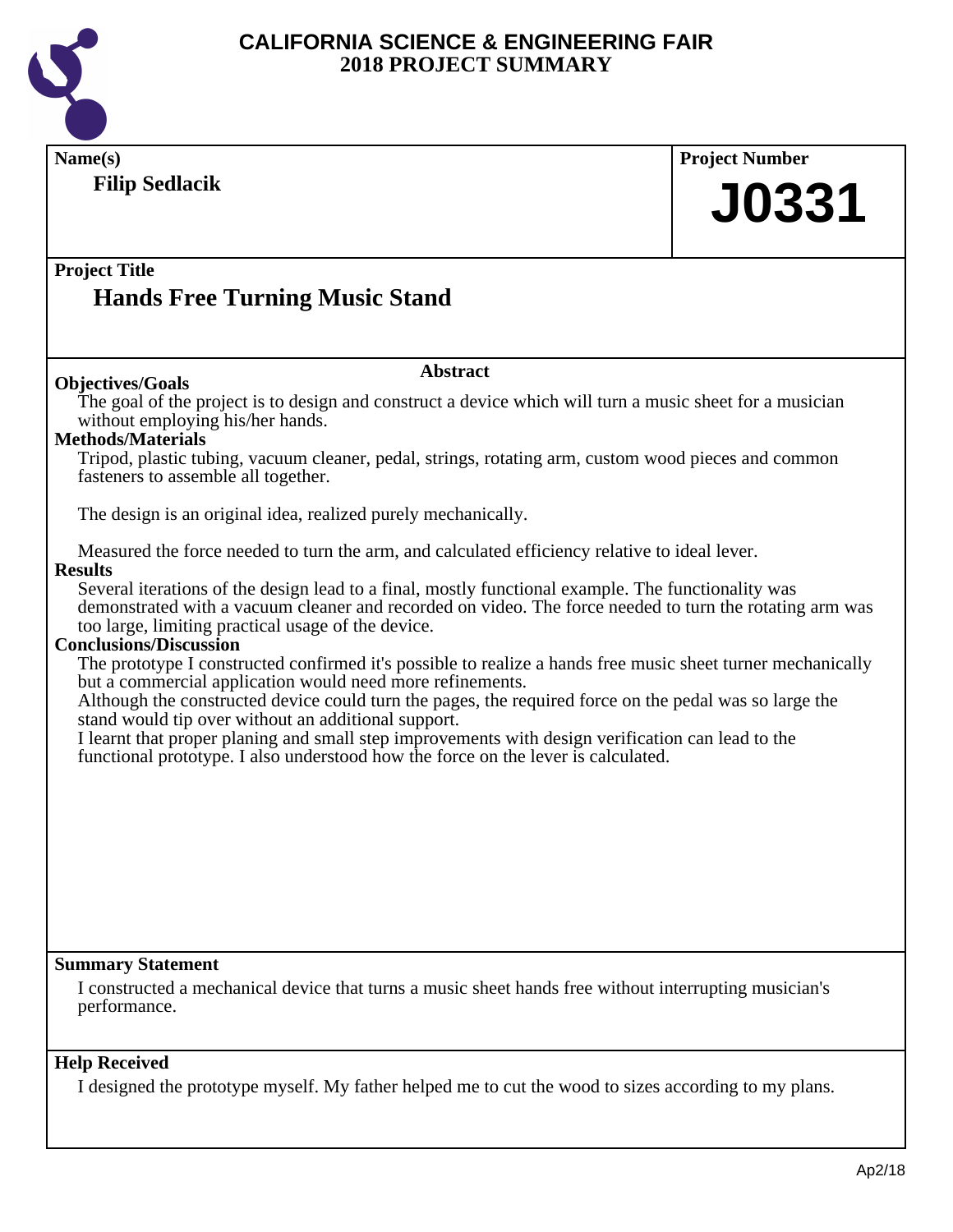

**Name(s) Project Number Project Title Abstract Stanley Shen More Effective Hearing Protection J0332 Objectives/Goals** In America, one out of every three people over the age of 65 have hearing loss. Sixty percent of those people worked in a noisy environment. People with hearing loss are more likely to be depressed because they have a harder time participating in social interactions. There is no doubt that it is important to have appropriate hearing protection for the American workforce. The objective of the experiment is to develop a more effective and affordable hearing protection headphone than what is currently available. **Methods/Materials** My experiment works by having two pieces of Acrylic to form a semi-sphere shape. I used a vacuum pump to create a low pressure pocket, which prevents sound from traveling through. I tested my headphone by exposing it under 500 Hz, 1000 Hz, and 1500 Hz sounds. I had a speaker facing the headphone on a stand, and an Arduino with sound sensor module measures the sound level. The speaker was 1 cm away from the headphone. The Arduino sensor was directly against the headphone. I also used PLX-DAQ application to transfer my results to Excel.

### **Results**

I found that the more air you remove from the headphone, the more sound the headphone blocks. I achieved these results as a result the more air or medium you remove, the harder it is for the sound to travel through the headphone. This is because there are less air particles for the sounds to travel, so the energy of the sound wave deteriorates faster. In the best case, headphone with 57% air pocket blocked 73% of 500 Hz sound, 53.4% of 1000 Hz sound, and 39.7% of 1500 Hz sound.

### **Conclusions/Discussion**

Overall, I found that the more air I removed the more effective the headphone worked. I could improve my product by using to use a better vacuum system, so more sound could be blocked by the low pressure pocket. The lower the pressure, the more sound would be blocked. While 60% of the 500 Hz sound was blocked by Acrylic, only 10 % to 15% percent of the sound was blocked by the vacuum. It was due to some of the sound goes around the headphone then gets detected by the Arduino sound sensor. In conclusion, the best case is 500 Hz, at 57% air, because the headphones blocked an incredible 73% of the sound, which is 3% better than industrial standard.

### **Summary Statement**

I created a more effective and affordable hearing protection headphone that uses a vacuum to block up to 73% of the sound.

### **Help Received**

I would like to thank my parents for buying me all the materials. I would also thank my science teachers, Mr. Bradley Behrens and Mr. Jeffrey Takemoto, for their guidance.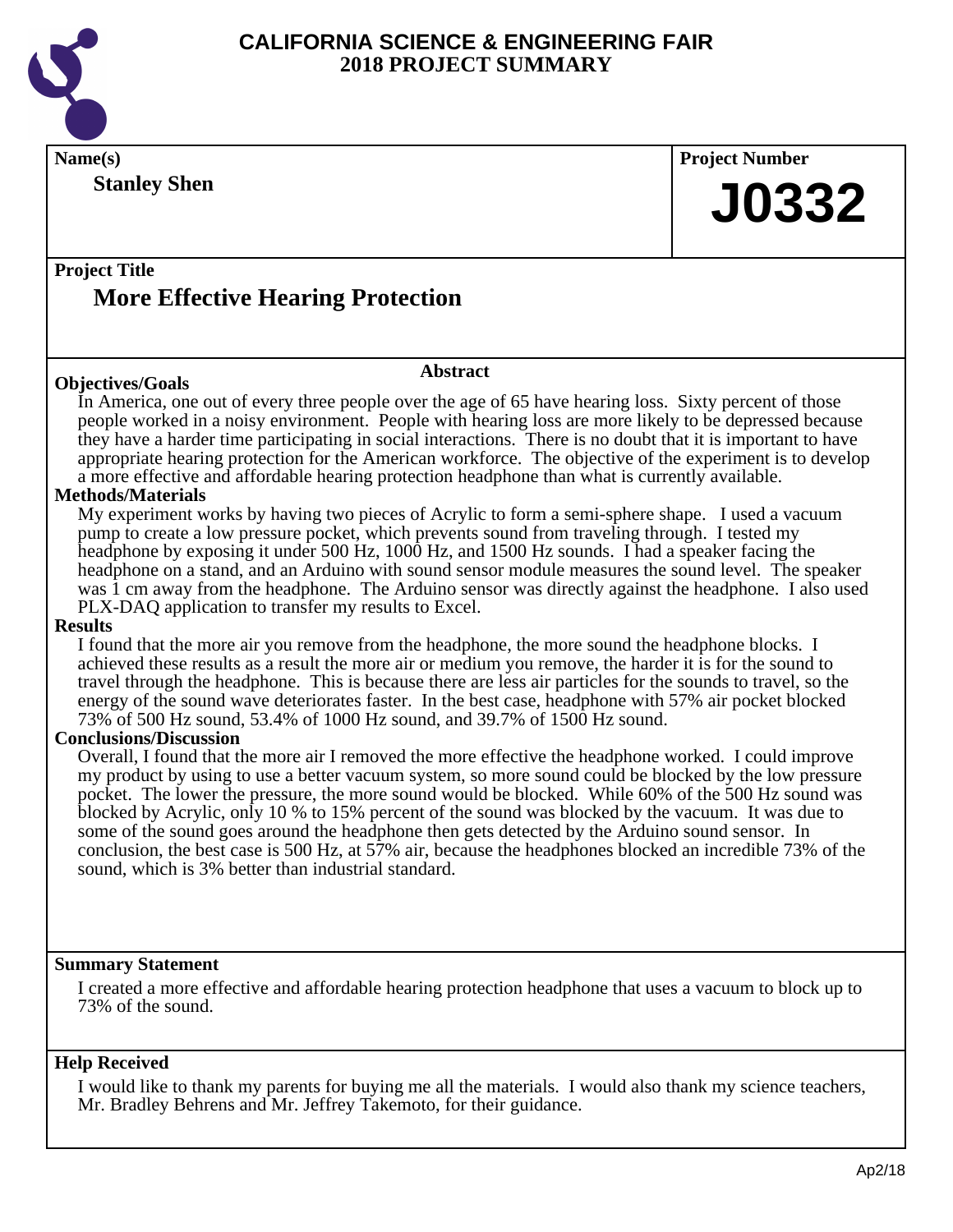

**Joanne Teh**

**Name(s) Project Number**

# **J0333**

### **Project Title**

# **Experimenting on the Flexural Strength of Reinforced, Renewable, and Biodegradable Casein Plastic**

### **Abstract**

**Objectives/Goals** The aim of this experiment was to find out if hemp fibers or wood supports would most increase the flexural strength of casein plastic.

### **Methods/Materials**

To make homemade samples of casein plastic, I curdled milk using vinegar and added calcium chloride. While the plastic samples were still malleable, I added wood supports to three of the samples, hemp fibers to another three, and left the last three with no reinforcements. After the samples dried, I assessed their flexural strengths by measuring how much weight each could withstand before breaking. With the data I gathered from the test, I used the formula  $R=1.05$  Pl/bd^2 to ascertain the exact flexural strength of each sample in megapascals and compare them together.

### **Results**

The samples with no structural reinforcement added had an average of 7.145 megapascals of flexural strength, the samples with hemp had an average of 10.558, and the samples with wood had an average of 16.480. The experiment proved that wood supports increased the flexural strength of casein plastic more than hemp fibers.

### **Conclusions/Discussion**

I had hypothesized that the hemp fibers would most increase the plastic's flexural strength, but I was proven wrong. Instead, I found out that the wood supports most increased the plastic's flexural strength. With the results of this project, it can be concluded that reinforcing beams will be of greater advantage in strengthening casein plastic. I now know that the infusion of hemp fibers into the material is an ineffective method of increasing its flexural strength, and that if I were to do another experiment on strengthening casein plastic for commercial use I should not use methods like this.

### **Summary Statement**

My experiment found out that wood support beams within casein plastic gave it more added flexural strength compared to hemp fiber reinforcements.

### **Help Received**

My father, Brian Teh, works as an engineer at Caltrans and was able to use his knowledge of their concrete testing techniques to guide me in creating my testing procedure and understanding the formula for flexural strength.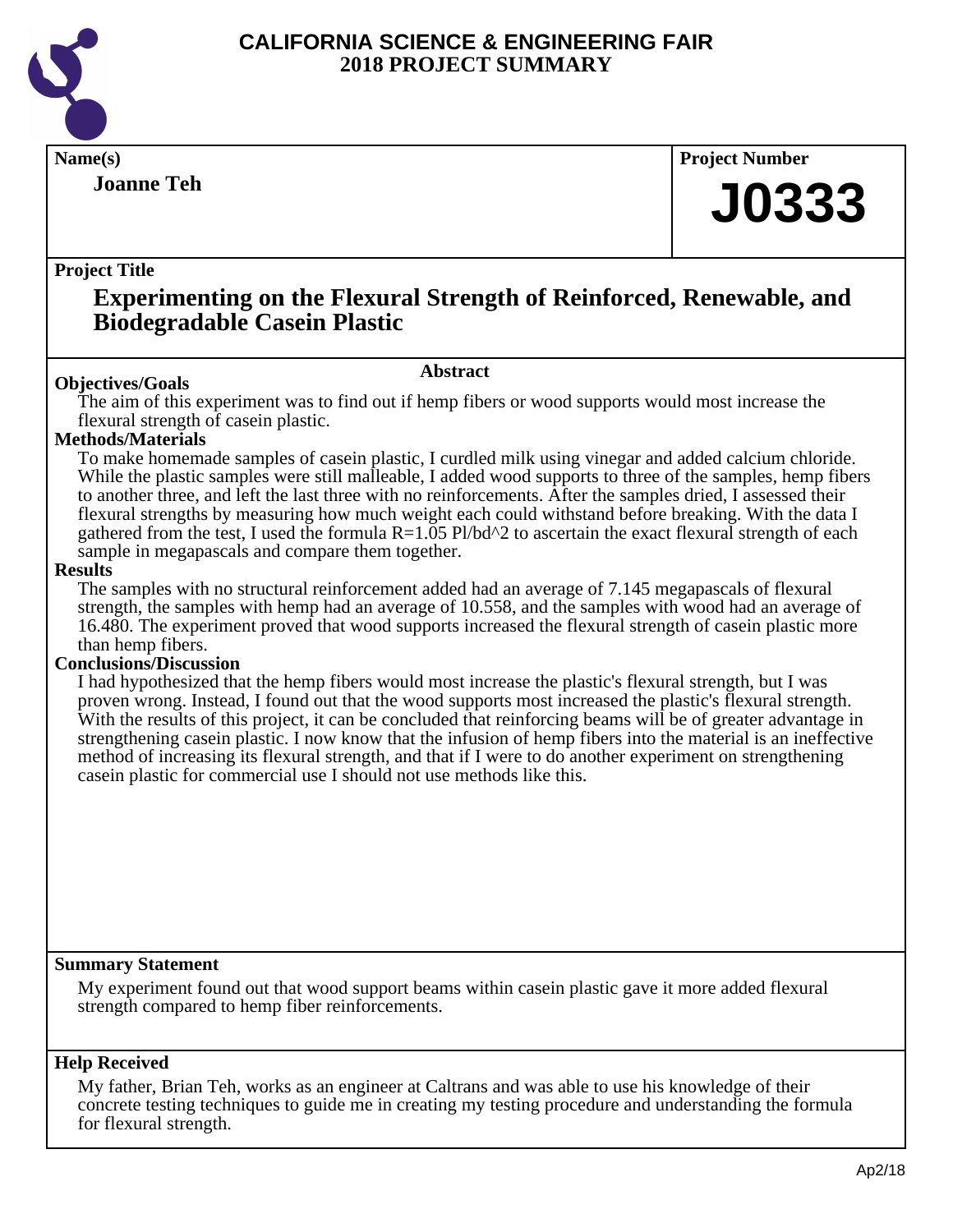

science teacher.

| Name(s)                                                                                                                                        | <b>Project Number</b> |
|------------------------------------------------------------------------------------------------------------------------------------------------|-----------------------|
| <b>Linea N. Vizenor</b>                                                                                                                        |                       |
|                                                                                                                                                | <b>J0334</b>          |
|                                                                                                                                                |                       |
| <b>Project Title</b>                                                                                                                           |                       |
| <b>Strength in Numbers</b>                                                                                                                     |                       |
|                                                                                                                                                |                       |
|                                                                                                                                                |                       |
| <b>Abstract</b><br><b>Objectives/Goals</b>                                                                                                     |                       |
| My project consists of figuring out if there really is strength in numbers, and how it relates to the types of                                 |                       |
| materials used in construction of bridges and structures.                                                                                      |                       |
| <b>Methods/Materials</b><br>I used a certain amount of strands of spaghetti in a bundle for each of the three trials. I used a hook            |                       |
| attached to a bucket and placed it in the center of the spaghetti beam. I placed coins in the bucket until the                                 |                       |
| spaghetti bundle broke. The bucket, coins, and hook were weighed and recorded. After the testing, I did                                        |                       |
| my calculations for the average weight needed to break the spaghetti beam and the strength to weight<br>ratio.                                 |                       |
| <b>Results</b>                                                                                                                                 |                       |
| The result of my project demonstrated as the spaghetti strands doubled; the average amount of weight                                           |                       |
| needed to break the spaghetti strands doubled too. In other words, the same relative weight broke the                                          |                       |
| spaghetti beams regardless of whether it was fifty strands or one hundred because spaghetti is a brittle<br>material.                          |                       |
| <b>Conclusions/Discussion</b>                                                                                                                  |                       |
| In conclusion, it did not matter how many strands of spaghetti were used. It took a similar amount of                                          |                       |
| tension and compressive stress to break the bundle of spaghetti regardless of whether it was a small<br>bundle of spaghetti or a large bundle. |                       |
|                                                                                                                                                |                       |
|                                                                                                                                                |                       |
|                                                                                                                                                |                       |
|                                                                                                                                                |                       |
|                                                                                                                                                |                       |
|                                                                                                                                                |                       |
|                                                                                                                                                |                       |
|                                                                                                                                                |                       |
|                                                                                                                                                |                       |
|                                                                                                                                                |                       |
| <b>Summary Statement</b>                                                                                                                       |                       |
| My project is about how important material selection is when building structures.                                                              |                       |
|                                                                                                                                                |                       |
|                                                                                                                                                |                       |
| <b>Help Received</b>                                                                                                                           |                       |
| I used the website Science Buddies for guidance on my project. I also had guidance from my parents and                                         |                       |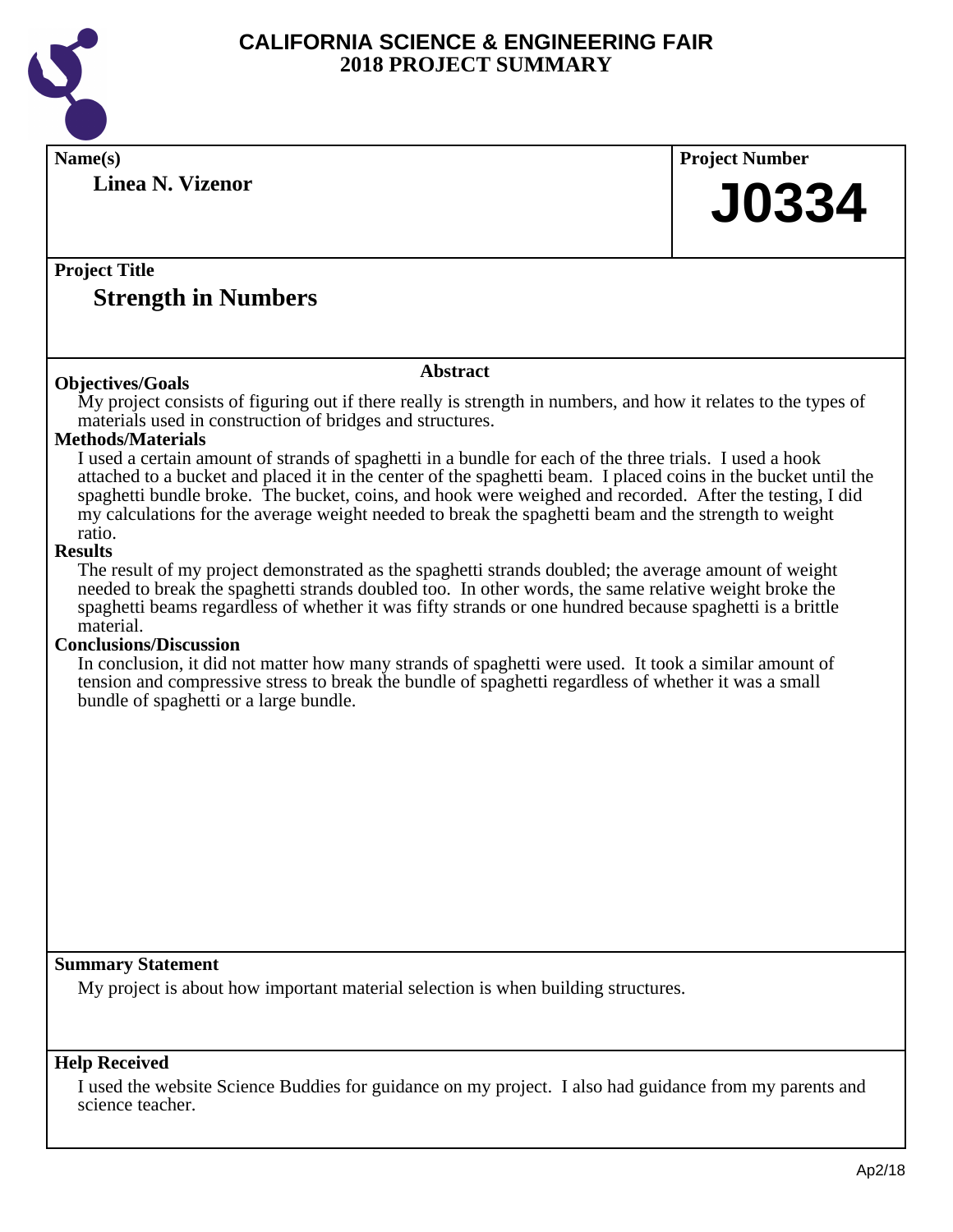

**Name(s) Project Number**

**Garrett M. Warner**

**J0335**

### **Project Title**

# **Effects of Base Isolators on Building Stability**

### **Objectives/Goals**

### **Abstract**

Because I live in southern California near the San Andreas Fault, earthquakes are a problem for my community. Due to this threat, I researched different technologies that improve the stability of buildings during earthquakes. I learned about some structural innovations known as base isolators. I designed an experiment to compare two of the most common techniques: the ball bearing base isolators versus the rubber technique. I hypothesized that the rubber base isolators that dampen the energy would provide more effective protection than the ball bearing isolators that reroute the energy into the motion of the balls.

### **Methods/Materials**

For my project, I performed a total of 60 tests using 11mm and 6mm glass balls and 2mm and 5mm thick rubber pads. I created a model building from 150 Lego bricks, making sure it was strong enough to not collapse instantly, while weak enough so that it could eventually break apart under stress. I placed my structure on a shaker table on top of one of the test base isolators, or no base for the control. I started the shaking at 120 rpm and increased the speed in increments of 20 rpm every 10 seconds. I timed each test and recorded how long the structure remained intact. I performed 12 tests for each of the five base conditions and averaged the results.

### **Results**

To my surprise, only in the ball bearings tests did the structure stand for the full 60 seconds. Overall, the structures on ball bearings remained intact 6.8 times longer on average than structures on rubber and 7.7 times longer than the control. In contrast, the structures on rubber remained intact an average of 1.9 times longer than in the control test.

### **Conclusions/Discussion**

Both techniques improved the time the structure remained intact, but contrary to my hypothesis, the ball bearings were more effective. Although rubber base isolators provided nearly twice the stability as the control, the structure on ball bearings never collapsed, nor had any dangerous movement. My project confirms that use of base isolators could be helpful in preventing structural damage due to earthquakes. Based on my results, I would recommend that architects and engineers emphasize using ball bearing base isolators versus rubber base isolators for structures in earthquake areas.

### **Summary Statement**

The goal of this project was to compare the effects of ball bearing and rubber base isolators on the stability of buildings during earthquakes.

### **Help Received**

My parents drove me to numerous stores so that I could purchase my materials, and also supervised my experiment. My science teacher loaned me a shaker table which I used in my tests. I completed all of the testing and analyzing of the data myself.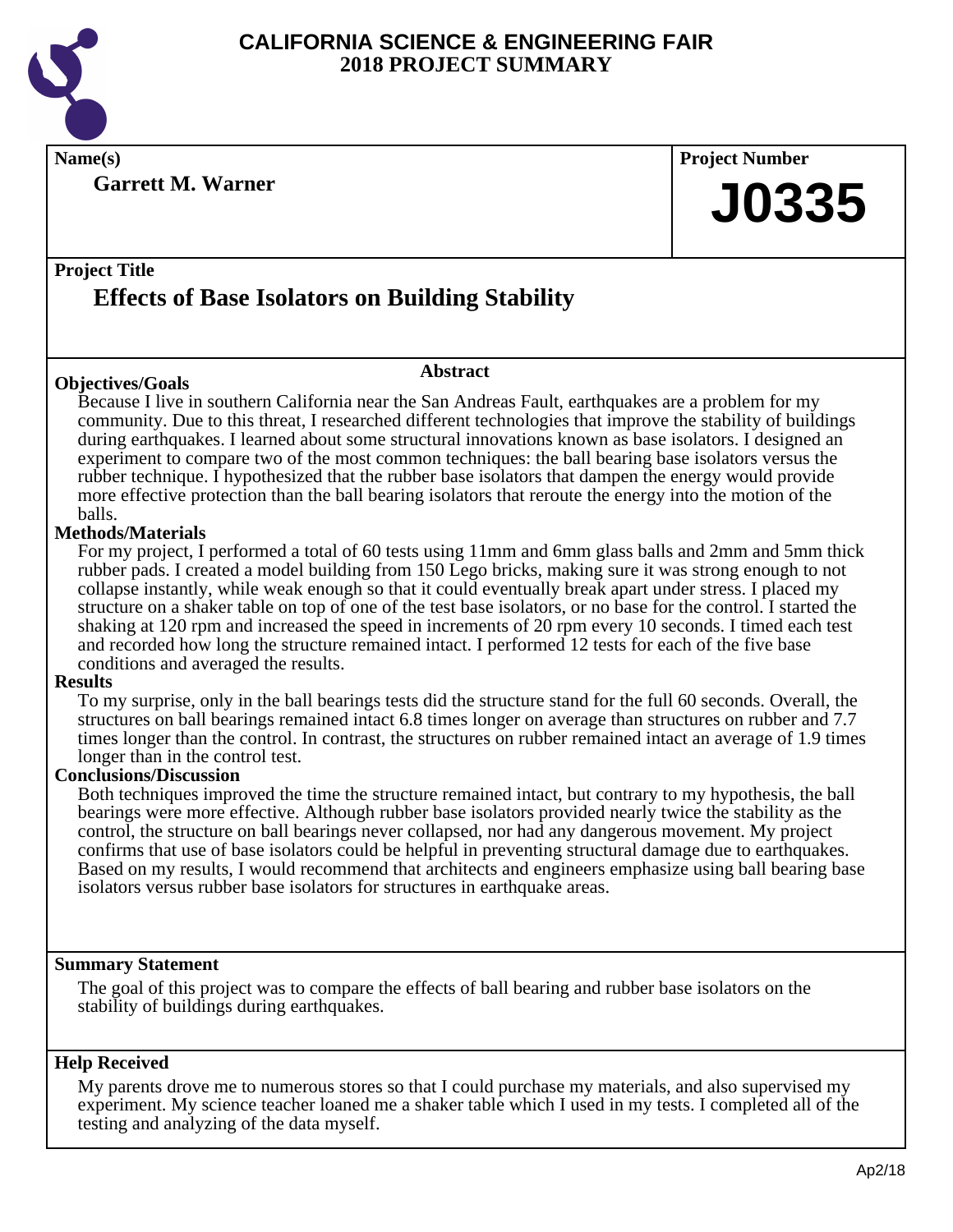

**Name(s) Project Number**

**Katherine M. Weitzel**

### **Project Title**

# **Hydraulics: Effect of Mechanical Advantage and Range of Motion**

### **Objectives/Goals**

### **Abstract**

The purpose of this project is to test mechanical advantage and range of motion in a hydraulic arm. Hydraulic machines were used to clear large debris from roads and drainage ditches in the recent Montecito mudslides. This project examines the effectiveness of these machines, and the uses of mechanical advantage.

 A hydraulic arm was built using wood for the main body and syringes for the hydraulic cylinders and actuators. The displacement of fluid in different sized syringes, and the force required were then measured to determine the mechanical advantage and range of motion achieved. The results proved that mechanical advantage can be achieved through different sized syringes, but it limits the range of motion available. This causes a machine that is less effective, and on a larger, real world scale, force is not limited to human strength. Because of these factors, mechanical advantage can be achieved, but range of motion should be examined first.

### **Methods/Materials**

hydraulic arm frame (templates from Professor Stephen Ressler, United States Military Academy at West Point), various sizes of syringes, mail scales. Measured displacement and force in various sizes of actuators and hydraulic rams.

### **Results**

The 20ml syringe actuator and 35ml hydraulic ram has the largest movement of the large syringe in relation to the small syringe. The 35ml syringe moves 89% of the distance the 20ml syringe moves. The mechanical advantage, however, is only 8%.

Based on the data collected the decision was made to use 35ml syringes for both the actuator and the hydraulic ram. The allows the arm to transfer power and still have enough range of motion.

### **Conclusions/Discussion**

In conclusion, this project demonstrated that force can be transmitted through a fluid in a hydraulic system. In this example, no mechanical advantage was attained, however, the range of motion necessary to make the machine useful was achieved.

### **Summary Statement**

I analyzed the relationship between range of motion and mechanical advantage in a hydraulic arm.

### **Help Received**

Templates for the frame were designed by Professor Stephen Ressler of the United States Military Academy at West Point

**J0336**